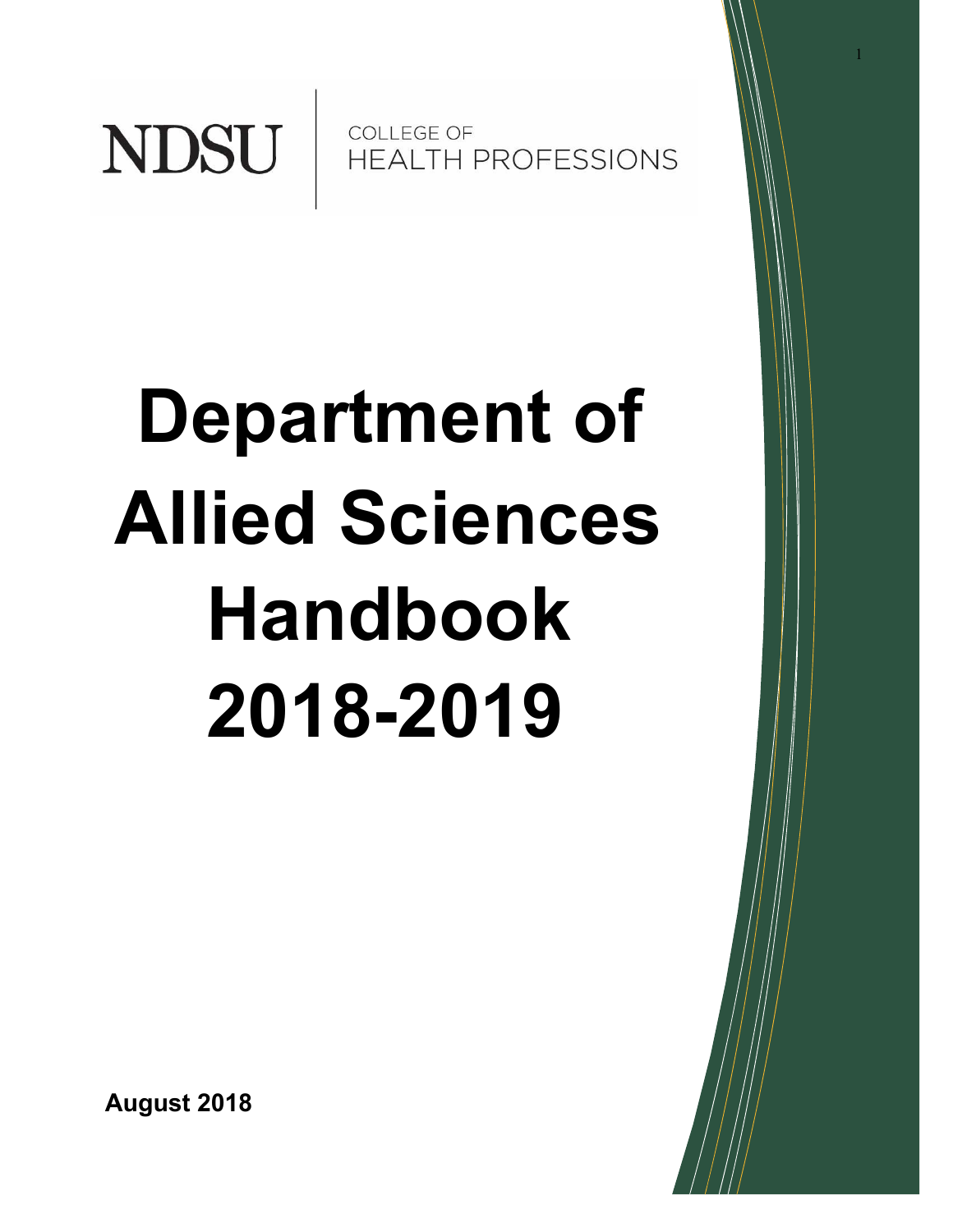## **Contents**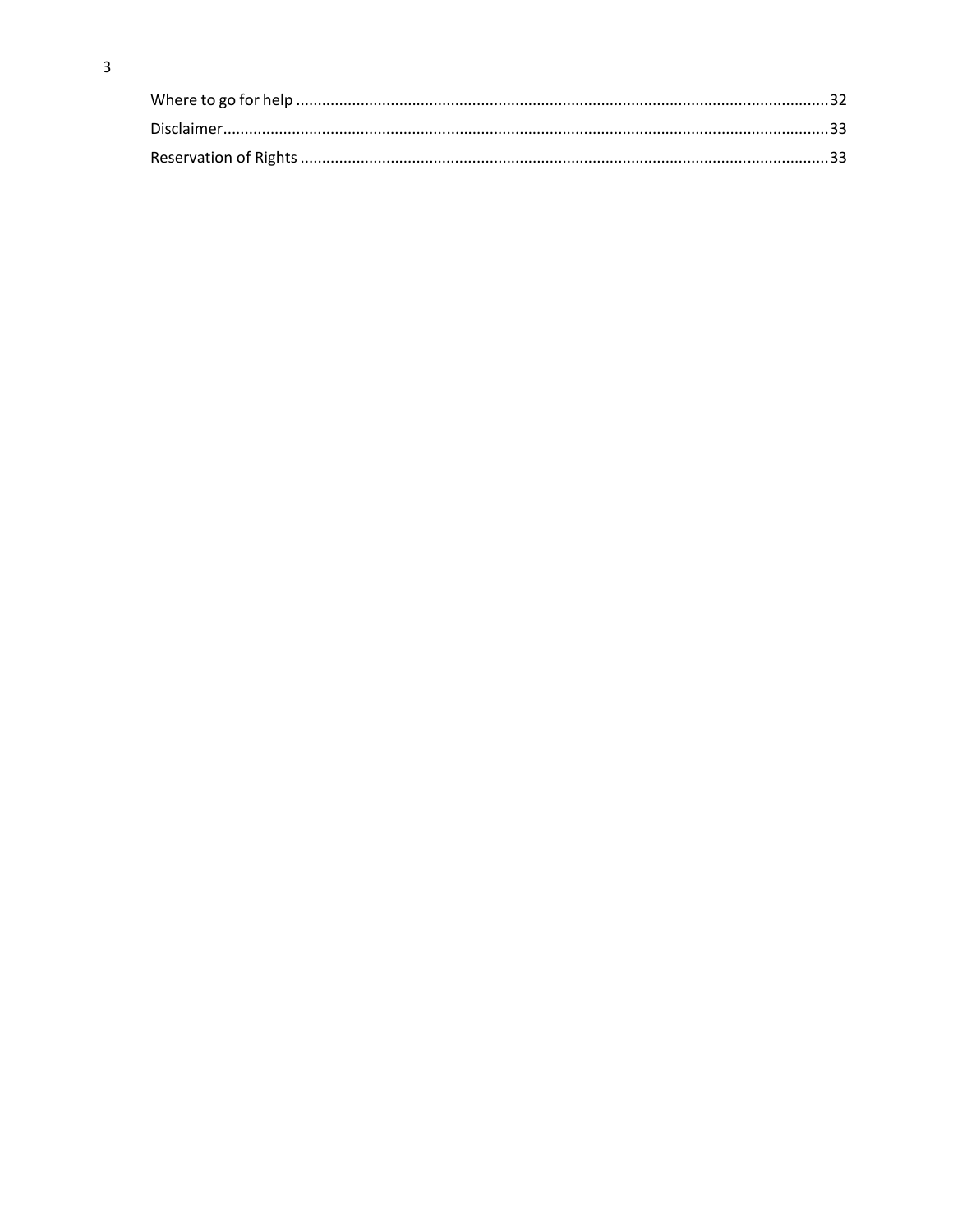#### **INTRODUCTION**

Welcome to the College of Health Professions. We are excited that you are a student in our professional program and I want to provide for you some information that I hope will be of assistance to you during your academic journey with us.

A very important person during your time with us is your advisor. This individual is available to assist you in planning your program of studies and answer questions about future career options. I urge you to meet regularly with your advisor especially if you have any questions, concerns or need help with any academic, College, or campus issues. Faculty and staff are prepared to work with you on an individual basis and help guide you through your journey with us. Additional career information can also be found in our Administrative Offices, in Fargo - Sudro 123, in Bismarck-130B, and by attending our Annual Career Fair in September at the Fargodome.

The professional curriculum is designed to challenge you and to teach you to become an independent learner and to work in collaborative teams. Therefore, students are expected to take a very active role in their education and take responsibility for their own learning. Student active learning is a major emphasis of our program. You will be asked to apply your knowledge, dig for the answers to questions, communicate both verbally and in writing, critically think and problem-solve through case discussions, practice team-based care with students from other disciplines, and participate in numerous experiential activities. I encourage you to ask questions in class and to learn by understanding and applying the material presented rather than by simply memorizing factual information. The goal of our curriculum is for you to achieve the necessary life-long learning skills which will become important to you in your future career as a health professional to be able to "keep up" with the plethora of new information associated with our rapidly changing health care system. Your ultimate success will be determined by the amount of effort you are willing to put into your academic studies. So work hard and give your best effort in all that you do. If you give us your best, you will receive the best in your educational experience with us.

We desire to provide a positive learning environment for all students here within the College and we strive to continually improve our program. Students are a very important part of this process and we actively solicit your input and active participation through various formats. Students are elected from each class to serve on the Dean's Student Liaison Committee. This committee meets with the Associate Dean for Student Affairs & Faculty Development throughout the year to bring student concerns to the attention of the administration. In addition, the College holds a Deans' Open Forum each semester to allow students an opportunity to interact directly with the Dean (and his administrative leadership team) on matters of interest and concern to students. And I also want you to know that my door is always open to you, so please don't hesitate to stop by my office if you need my assistance for anything. We encourage you to use these sources as well as visits with faculty, or any of the members of the staff in our Administrative Offices whenever you have issues that need to be brought to our attention. In addition, I encourage you to become actively involved with your profession by joining one of our student professional organizations. This is a great way to learn about what's going on within your profession and begin contributing to the advancement of your future professional career and practice.

This "Handbook" is devoted to academic information to help enhance student success within our program. We hope you find it helpful to you. I wish you much success in your educational pursuits with us and in your later professional practice.

Best wishes to you for a successful year!

Charles D. Peterson, Pharm.D. Dean, NDSU College of Health Professions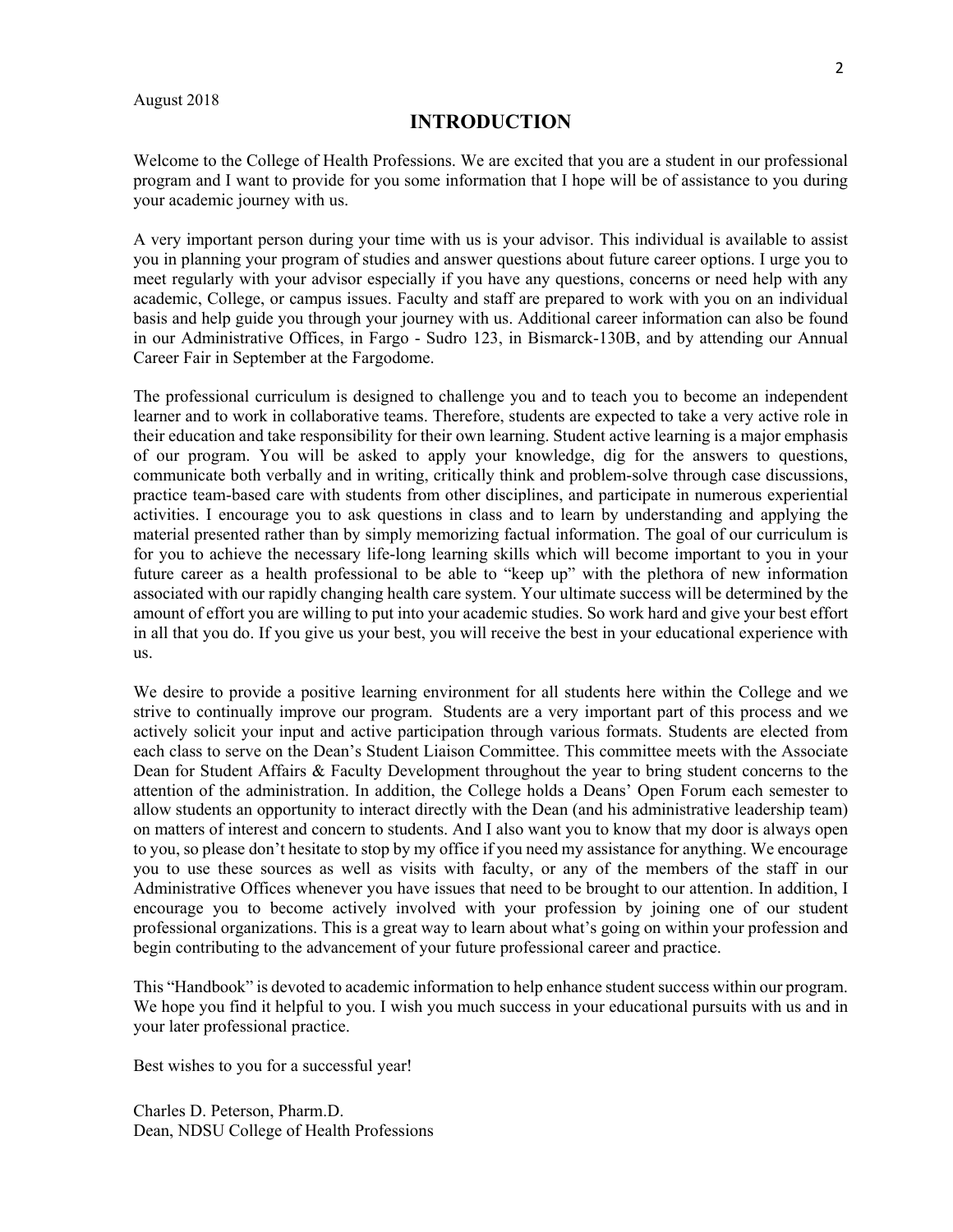*Please note that additional policies and procedures not contained in this document apply to students in the College. Those policies and procedures are found in the College Policy manual (www.ndsu.edu/healthprofessions/college\_information/policy\_manual ).*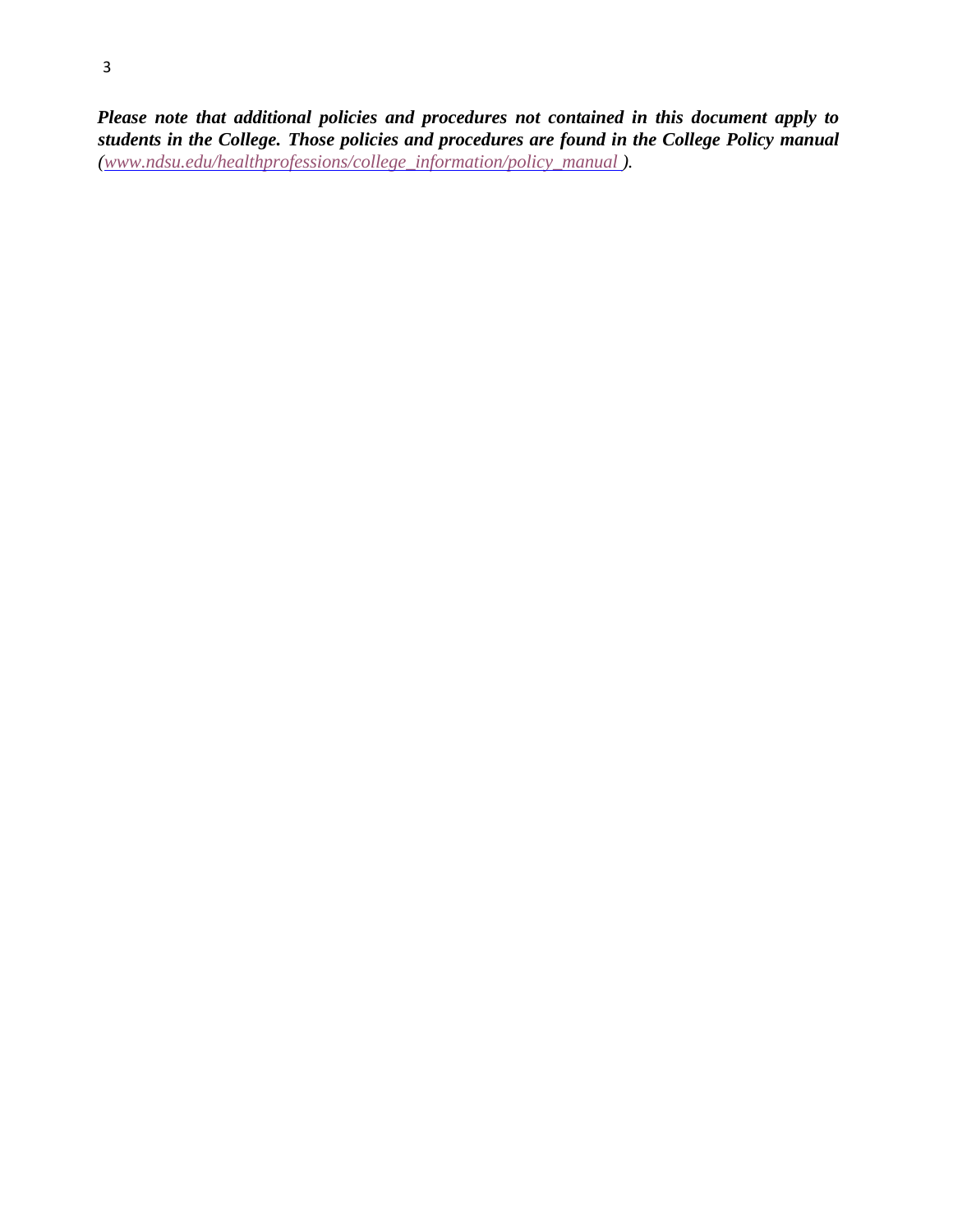## **College of Health Professions Department of Allied Sciences**

*www.ndsu.edu/alliedsciences*

## *History*

Baccalaureate degrees in the allied sciences have been offered at NDSU since the 1960s for Medical Laboratory Science, 1989 for Respiratory Care, and 2001 for Radiologic Sciences. All three programs began in the College of Science and Math with structures similar to today's programs: general education, math and science courses completed during the first one to three years on campus, followed by "specialized training" within a hospital-based school of medical laboratory science, respiratory care, or radiologic technology.

In January 2006, the allied sciences programs became the Department of Allied Sciences when they transferred to the College of Health Professions (formerly College of Pharmacy) to foster a common health care mission and inter-professional education among pharmacy, nursing, and allied health students. In 2017, sonography options were added to the RS major creating tracks for students to specialize in radiography, echocardiography, or diagnostic medical sonography.

NDSU allied sciences graduates have enjoyed excellent pass rates on their national certifying examinations and employment in their respective disciplines.



## *AdministrativeStructure*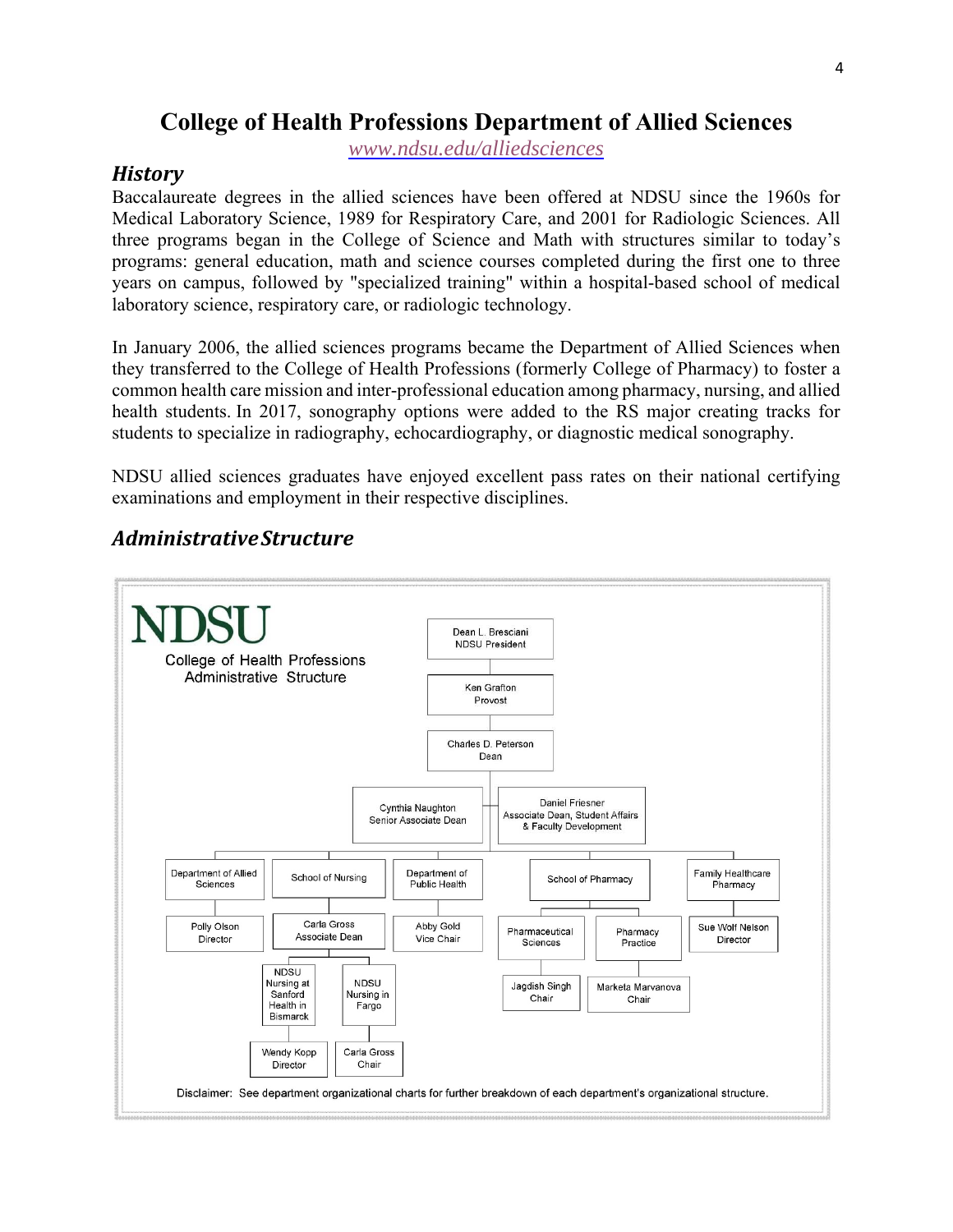## *Advising*

All students will be assigned an academic advisor. The academic advisor assists students in making informed educational and career decisions based on their overall life goals. Students are responsible for course and program selections, course registration, and meeting deadlines.

To help students better understand the advising relationship, the Department of Allied Sciences utilizes an Advising Syllabus. The syllabus includes contact information, expectations of the advisor and advisee, suggested times to meet with an advisor, and what to expect during an advising appointment. Students may pick up a syllabus from their allied sciences advisor or the department, Sudro 222E.

In addition, academic advising and student resources, including the advising syllabus, may be found at *www.ndsu.edu/alliedsciences/academic\_advising\_and\_student\_resources/.*

## *Departmental Academic Progress Notification*

Following grade posting each term, academic records for all allied sciences pre-professional and professional students will be reviewed by the department. In accordance with the College's Student Academic and Conduct Standards Policy (3.01), students will be notified by the third week of each semester via NDSU email of academic deficiencies: warning, probation, continued probation, and suspension. Academic deficiency notices will be copied to the College's Senior Associate Dean. Notations of College academic probation and suspension do not appear on the student's official academic transcript. A student who has been suspended from the College may appeal the suspension according to the College Appeals procedure.

## *CurrentCompetency*

For select Allied Sciences hospital programs, core courses in the sciences and math must have been completed within a certain number of years prior to the start of an internship, i.e. five to seven years, or updated in a manner acceptable to that hospital program. Current competency must be demonstrated if a student wishes to utilize older coursework. Please consult your advisor for appropriate degree planning and course selection.

#### *Mission*

The Department of Allied Sciences' mission is to prepare its graduates with the knowledge, skills, and behaviors necessary to become competent, compassionate, and contributing professionals in their career choice of Medical Laboratory Science, Radiologic Sciences, or Respiratory Care. In support of this mission, the Allied Sciences program and its affiliates offer a curriculum that promotes the development of a graduate who thinks critically, provides safe and responsible patient care, behaves ethically and professionally, and prepares for lifelong learning and leadership in their profession.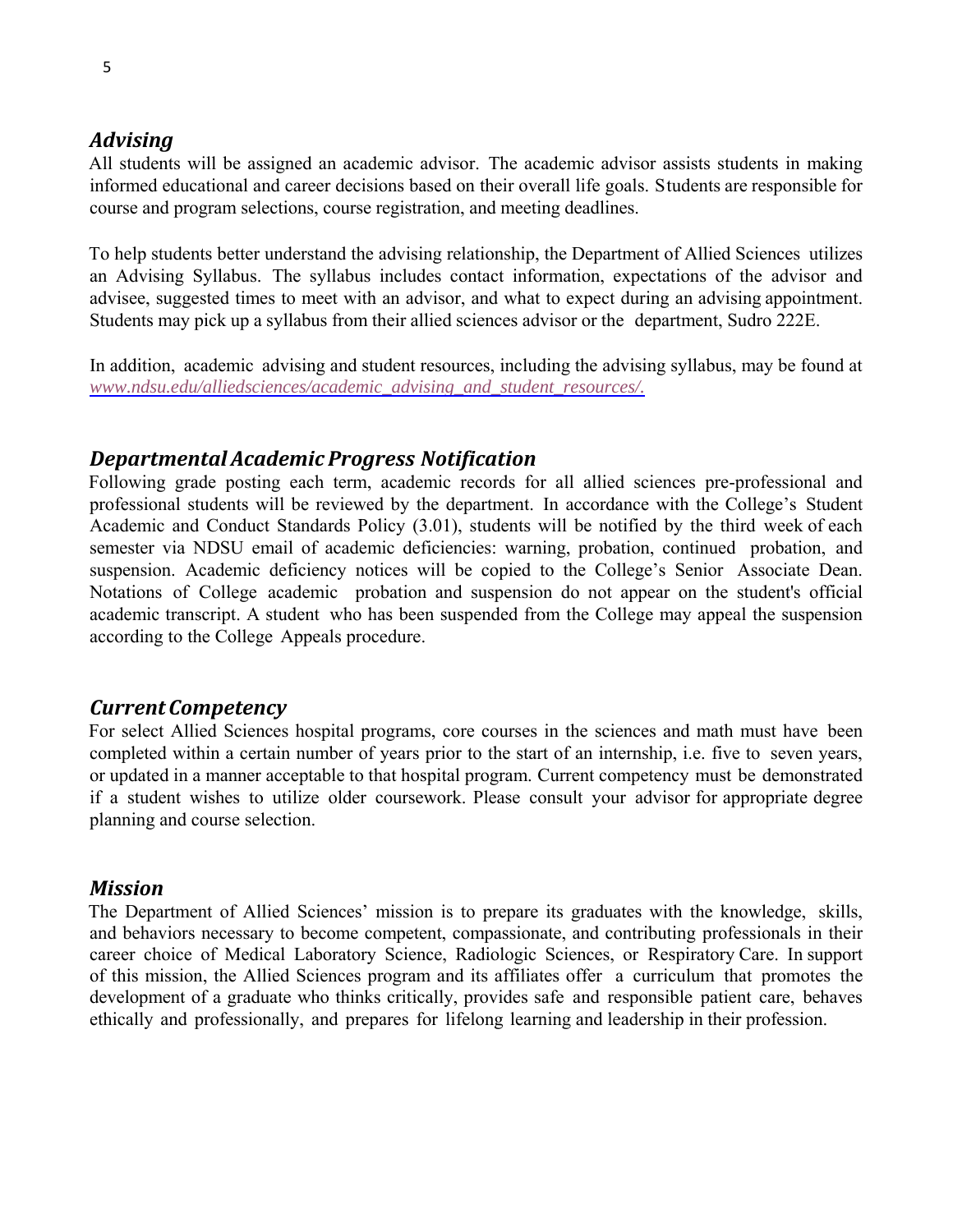## *Curriculum*

North Dakota State University's College of Health Professions offers three allied health majors within the Department of Allied Sciences. They are Medical Laboratory Science, Respiratory Care, and Radiologic Sciences, with subplans in radiography, echocardiography, or diagnostic medical sonography. Students in these majors complete two or more years of pre-professional courses on campus and a professional phase or "internship," which occurs in an affiliated, hospital-based program. Internships are one year in length for MLS majors, 15 months for RC majors, and two years for RS majors. Upon completion of all major and degree requirements, including the internship, graduates are awarded a bachelor of science degree, major in MLS, RC, or RS, and are eligible to take a national certifying exam and/or begin work in their profession.

Courses required for a Bachelor of Science in each of the majors are listed on a curriculum guide and found in the NDSU undergraduate Bulletin:

*https://www.ndsu.edu/alliedsciences/medical\_laboratory\_science/curriculum/ https://www.ndsu.edu/alliedsciences/radiologic\_science/curriculum/ https://www.ndsu.edu/alliedsciences/respiratory\_care/curriculum/*

Students will follow the curriculum guide in place at the time they declare the major. For all programs within the College, grades of C or better are required for all courses used to fulfill major/degree requirements. The following pages contain sample plans for completing degree requirements. Students will meet with the Allied Sciences academic advisor to create their own individualized plan of study.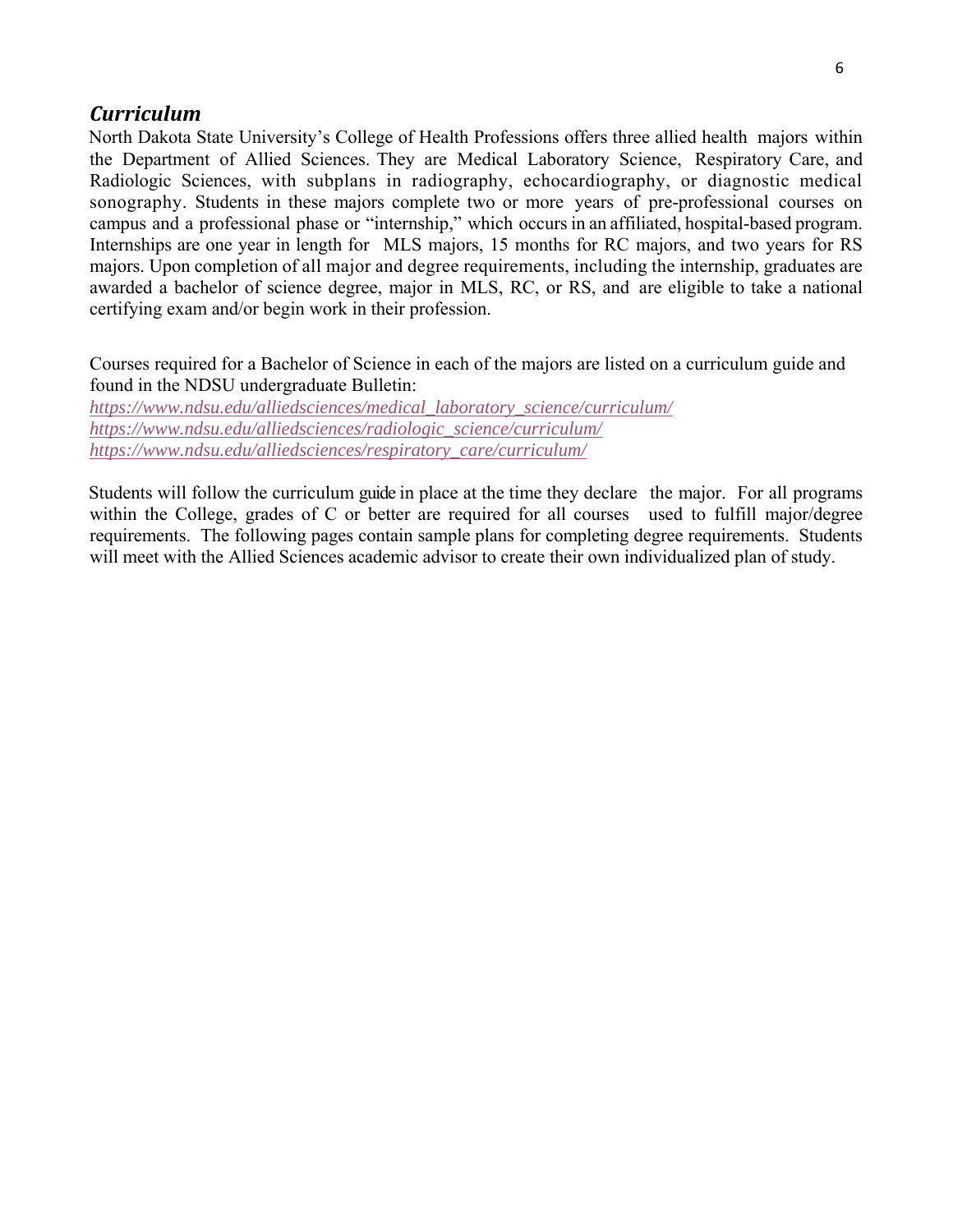## *Medical Laboratory Science Sample Plan of Study*

Please note this is a sample plan of study and not an official curriculum. Actual student schedules for each semester will vary depending on start year, education goals, applicable transfer credit, and course availability. Students are encouraged to work with their academic advisor on a regular basis to review degree progress and customize an individual plan of study*.*

| <b>First Year</b>                   |                |                                              |                |                                                                                                                                               |                |
|-------------------------------------|----------------|----------------------------------------------|----------------|-----------------------------------------------------------------------------------------------------------------------------------------------|----------------|
| Fall                                |                | <b>Credits Spring</b>                        | <b>Credits</b> |                                                                                                                                               |                |
| <b>BIOL 150</b>                     | $\mathfrak{Z}$ | <b>CHEM 122</b>                              | 3              | * All students are required to                                                                                                                |                |
| <b>BIOL 150L</b>                    | 1              | <b>CHEM 122L</b>                             | $\mathbf{1}$   | successfully earn credit for Engl 110<br>and Engl 120. Enrollment is based<br>on English placement. Upon<br>completion of Engl 120 with a "C" |                |
| <b>CHEM 121</b>                     | 3              | <b>COMM 110</b>                              | 3              |                                                                                                                                               |                |
| <b>CHEM 121L</b>                    | 1              | <b>CSCI 114</b>                              | 3              |                                                                                                                                               |                |
| <b>CHP 190</b>                      | 2              | Global Perspectives (G)                      | 3              | grade or higher, students will be                                                                                                             |                |
| <b>ENGL 120</b> <sup>*</sup>        | $\mathfrak{Z}$ | Humanities & Fine Arts (A)                   | 3              | awarded placement credit (4) for                                                                                                              |                |
| <b>MATH 103</b>                     | 3              |                                              |                | Engl 110.                                                                                                                                     |                |
|                                     | 16             |                                              | 16             |                                                                                                                                               |                |
| <b>Second Year</b>                  |                |                                              |                |                                                                                                                                               |                |
| Fall                                |                | <b>Credits Spring</b>                        | <b>Credits</b> |                                                                                                                                               |                |
| <b>BIOL 220</b>                     | $\mathfrak{Z}$ | <b>BIOL 221</b>                              | 3              |                                                                                                                                               |                |
| <b>BIOL 220L</b>                    | 1              | <b>BIOL 221L</b>                             | 1              | ** Students have the option to                                                                                                                |                |
| <b>CHEM 341*</b>                    | 3              | <b>CHEM 342**</b>                            | 3              | complete Chem 240, Bioc 460, Bioc                                                                                                             |                |
| <b>CHEM 341L**</b>                  | 1              | <b>MICR 460</b>                              | 3              | 460L, & Bioc 461 in place of Chem                                                                                                             |                |
| <b>MLS 200</b>                      | 1              | <b>MICR 460L</b>                             | $\overline{2}$ | 341, Chem 341L, Chem 342, Bioc                                                                                                                |                |
| <b>MICR 350</b>                     | 3              | <b>STAT 330</b>                              | $\overline{3}$ | 460 & Bioc 460L.                                                                                                                              |                |
| <b>MICR 350L</b>                    | $\overline{c}$ |                                              |                |                                                                                                                                               |                |
| Wellness (W)                        | $\overline{c}$ |                                              |                |                                                                                                                                               |                |
|                                     | 16             |                                              | 15             |                                                                                                                                               |                |
| <b>Third Year</b>                   |                |                                              |                |                                                                                                                                               |                |
| Fall                                |                | <b>Credits Spring</b>                        | <b>Credits</b> |                                                                                                                                               |                |
| <b>BIOC 460</b>                     | 3              | Cultural Diversity (D)                       | 3              |                                                                                                                                               |                |
| <b>BIOC 460L</b>                    | 1              | Humanities & Fine Arts (A)                   | 3              |                                                                                                                                               |                |
| <b>BIOL 315</b>                     | 3              | <b>MLS 435</b>                               | 2              |                                                                                                                                               |                |
| <b>BIOL 315L</b>                    | $\mathbf{1}$   | <b>MICR 463</b>                              | $\overline{2}$ |                                                                                                                                               |                |
| <b>MICR 470</b>                     | 3              | Social & Behavioral Sciences<br>(B)          | 3              |                                                                                                                                               |                |
| <b>MICR 471</b>                     | 2              | Upper Division Writing (C;<br>300-400 level) | 3              |                                                                                                                                               |                |
| Social & Behavioral Sciences<br>(B) | 3              |                                              |                |                                                                                                                                               |                |
|                                     | 16             |                                              | 16             |                                                                                                                                               |                |
| <b>Fourth Year</b>                  |                |                                              |                |                                                                                                                                               |                |
| Fall                                |                | <b>Credits Spring</b>                        |                | <b>Credits Summer</b>                                                                                                                         | <b>Credits</b> |
| MLS 496***                          | 12             | MLS 496**                                    | 12             | MLS 496**<br>6                                                                                                                                |                |
|                                     | 12             |                                              | 12             | 6                                                                                                                                             |                |

Total Credits: 125

\*\*\* Credits earned in an affiliated, NAACLS accredited hospital program; one year in length, including one summer session.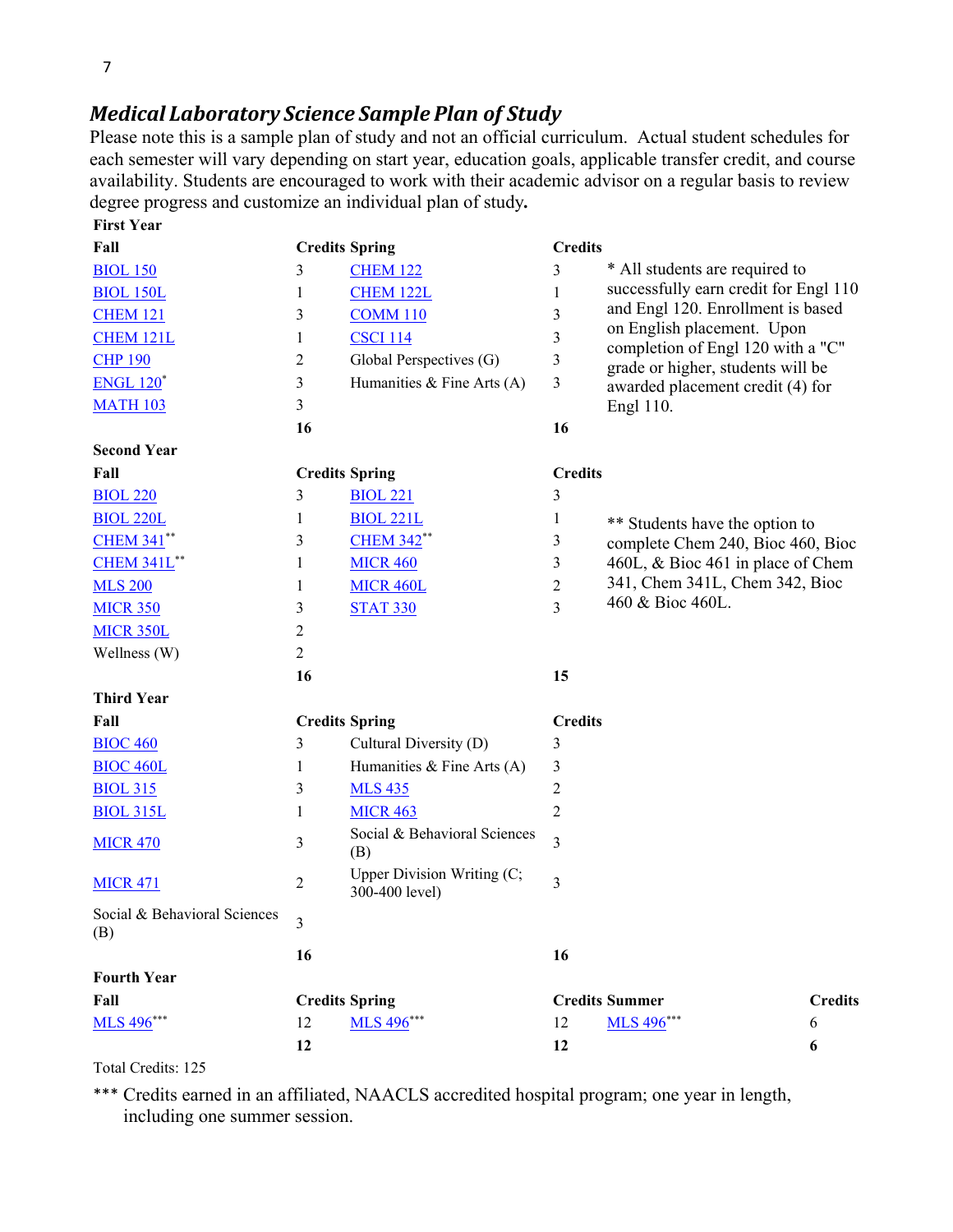## *Radiologic Sciences Sample1 Plan of Study*

**First Year** 

Please note this is a sample plan of study and not an official curriculum. Actual student schedules for each semester will vary depending on start year, education goals, applicable transfer credit, and course availability. Students are encouraged to work with their academic advisor on a regular basis to review degree progress and customize an individual plan of study.

| Fall                                                        | <b>Credits Spring</b> |                                                      | <b>Credits</b> |                                                                        |                |
|-------------------------------------------------------------|-----------------------|------------------------------------------------------|----------------|------------------------------------------------------------------------|----------------|
| <b>CHEM 117</b>                                             | 3                     | <b>BIOC 260</b>                                      | $\overline{4}$ | * All students are required to                                         |                |
| CHEM 117L                                                   | $\mathbf{1}$          | <b>COMM 110</b>                                      | 3              | successfully earn credit for Engl 110                                  |                |
| <b>CHP 190</b>                                              | $\overline{2}$        | Humanities & Fine Arts<br>(A)/Cultural Diversity (D) | $\mathfrak{Z}$ | and Engl 120. Enrollment is based<br>on English Placement. Upon        |                |
| <b>CSCI 114</b>                                             | 3                     | <b>MICR 202</b>                                      | $\overline{2}$ | completion of Engl 120 with a "C"<br>grade or higher, students will be |                |
| <b>ENGL 120<sup>*</sup></b>                                 | 3                     | <b>MICR 202L</b>                                     | $\mathbf{1}$   | awarded placement credit (4) for                                       |                |
| <b>MATH 105</b>                                             | 3                     | <b>PSYC 111</b>                                      | 3              | Engl 110.                                                              |                |
|                                                             |                       | Wellness (W)                                         | $\overline{2}$ |                                                                        |                |
|                                                             | 15                    |                                                      | 18             |                                                                        |                |
| <b>Second Year</b>                                          |                       |                                                      |                |                                                                        |                |
| Fall                                                        | <b>Credits Spring</b> |                                                      | <b>Credits</b> |                                                                        |                |
| <b>BIOL 220</b>                                             | 3                     | <b>BIOL 221</b>                                      | 3              |                                                                        |                |
| <b>BIOL 220L</b>                                            | 1                     | <b>BIOL 221L</b>                                     | 1              |                                                                        |                |
| Humanities & Fine Arts (A) 3                                |                       | <b>CHP 125</b>                                       | 1              |                                                                        |                |
| <b>PHYS 211</b>                                             | 3                     | <b>PHRM 170</b>                                      | $\overline{2}$ |                                                                        |                |
| <b>PHYS 211L</b>                                            | 1                     | <b>PHYS 212</b>                                      | 3              |                                                                        |                |
| <b>RS 200</b>                                               | $\mathbf{1}$          | <b>PHYS 212L</b>                                     | 1              |                                                                        |                |
| Social & Behavioral Sciences<br>(B)/Global Perspectives (G) | $\overline{3}$        | Special Elective (dept.<br>approved)                 | 3              |                                                                        |                |
| <b>STAT 330</b>                                             | 3                     | Special Elective (dept.<br>approved)                 | 3              |                                                                        |                |
|                                                             | 18                    |                                                      | 17             |                                                                        |                |
| <b>Third Year</b>                                           |                       |                                                      |                |                                                                        |                |
| Fall                                                        | <b>Credits Spring</b> |                                                      |                | <b>Credits Summer</b>                                                  | <b>Credits</b> |
| RS 496**                                                    | $12 - 13$             | RS 496 <sup>**</sup>                                 | $12 - 14$      | RS 496**                                                               | $6 - 11$       |
|                                                             |                       |                                                      |                | <b>Upper Division Writing</b><br>$(C; 300-400$ level)                  | $\overline{3}$ |
|                                                             | $12 - 13$             |                                                      | $12 - 14$      |                                                                        | $9 - 14$       |
| <b>Fourth Year</b>                                          |                       |                                                      |                |                                                                        |                |
| Fall                                                        | <b>Credits Spring</b> |                                                      |                | <b>Credits Summer</b>                                                  | <b>Credits</b> |
| RS 496**                                                    | 12                    | RS 496**                                             | 12             | RS 496**                                                               | $1-6$          |
|                                                             | 12                    |                                                      | 12             |                                                                        | $1-6$          |

Total Credits: 126-139

\*\* RS 496 classroom, lab, and clinical education (internship) takes place within an affiliated hospital. The internship is full-time for 21-24 months, including summer. RS 496 courses and credits vary by radiography, echocardiography, or diagnostic medical sonography specialization.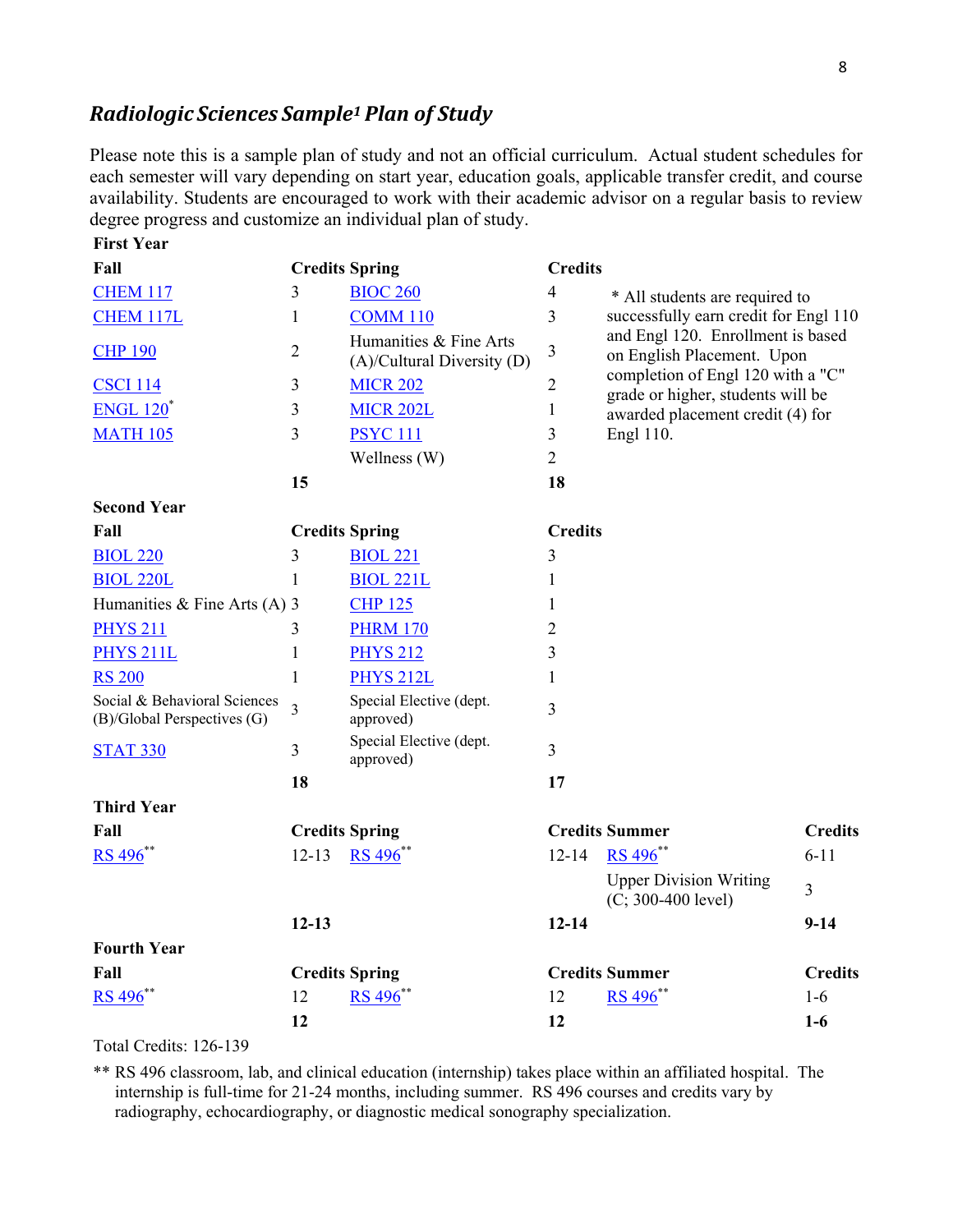## *Respiratory Care Sample1 Plan of Study*

#### *Plan of Study*

**First Year** 

Special Elective (dept.

Special Elective (dept. 3

Please note this is a sample plan of study and not an official curriculum. Actual student schedules for each semester will vary depending on start year, education goals, applicable transfer credit, and course availability. Students are encouraged to work with their academic advisor on a regular basis to review degree progress and customize an individual plan of study.

| Fall                                                        | <b>Credits Spring</b> |                                                      | <b>Credits</b> |                                                                                                                                                        |                |
|-------------------------------------------------------------|-----------------------|------------------------------------------------------|----------------|--------------------------------------------------------------------------------------------------------------------------------------------------------|----------------|
| CHEM $121$ <sup>†</sup>                                     | 3                     | CHEM $122^{\dagger}$                                 | 3              | * All students are required to                                                                                                                         |                |
| CHEM 121L <sup>†</sup>                                      | 1                     | $CHEM$ 122 $L^{\dagger}$                             | $\mathbf{1}$   | successfully earn credit for Engl 110                                                                                                                  |                |
| <b>CHP 190</b>                                              | 2                     | $MICR$ 202 <sup>†</sup>                              | 2              | and Engl 120. Enrollment is based                                                                                                                      |                |
| <b>CSCI 114</b>                                             | 3                     | MICR 202L <sup>†</sup>                               | $\mathbf{1}$   | on English Placement. Upon                                                                                                                             |                |
| <b>ENGL 120<sup>*</sup></b>                                 | 3                     | <b>COMM 110</b>                                      | 3              | completion of Engl 120 with a "C"                                                                                                                      |                |
| <b>MATH 103</b> <sup>†</sup>                                | 3                     | <b>PSYC 111</b>                                      | 3              | grade or higher, students will be<br>awarded placement credit (4) for                                                                                  |                |
|                                                             |                       | Humanities & Fine Arts<br>(A)/Cultural Diversity (D) | 3              | Engl 110.                                                                                                                                              |                |
|                                                             | 15                    |                                                      | 16             |                                                                                                                                                        |                |
| <b>Second Year</b>                                          |                       |                                                      |                |                                                                                                                                                        |                |
| Fall                                                        | <b>Credits Spring</b> |                                                      | <b>Credits</b> |                                                                                                                                                        |                |
| <b>BIOL</b> 220 <sup>t</sup>                                | 3                     | $BIOC 260^{\dagger}$                                 | $\overline{4}$ | <sup>†</sup> Indicates "core" course. A<br>minimum "core" course GPA of                                                                                |                |
| <b>BIOL 220L</b>                                            | 1                     | $BIOL 221$ <sup>†</sup>                              | 3              | 2.50 is required. "Core" courses                                                                                                                       |                |
| <b>CHEM 240<sup>t</sup></b>                                 | 3                     | $BIOL 221L^{\dagger}$                                | $\mathbf{1}$   | must be completed with a grade of                                                                                                                      |                |
| <b>RC 200</b>                                               | $\mathbf{1}$          | CHP $125^{\dagger}$                                  | $\mathbf{1}$   | "C" within two attempts.                                                                                                                               |                |
| Social & Behavioral Sciences<br>(B)/Global Perspectives (G) | 3                     | Humanities & Fine Arts (A)                           | 3              |                                                                                                                                                        |                |
| <b>STAT 330</b>                                             | 3                     | $PHYS 120$ <sup>†</sup>                              | 3              |                                                                                                                                                        |                |
| Wellness (W)                                                | $\overline{2}$        | Special Elective (dept.<br>approved)                 | 3              |                                                                                                                                                        |                |
|                                                             | 16                    |                                                      | 18             |                                                                                                                                                        |                |
| <b>Third Year</b>                                           |                       |                                                      |                |                                                                                                                                                        |                |
| Fall                                                        | <b>Credits Spring</b> |                                                      |                | <b>Credits Summer</b>                                                                                                                                  | <b>Credits</b> |
| RC 496**                                                    | 15                    | RC 496**                                             | 15             | RC 496**<br>13                                                                                                                                         |                |
|                                                             | 15                    |                                                      | 15             | 13                                                                                                                                                     |                |
| <b>Fourth Year</b>                                          |                       |                                                      |                |                                                                                                                                                        |                |
| Fall                                                        | <b>Credits</b>        |                                                      |                |                                                                                                                                                        |                |
| $RC496*$                                                    | 8                     |                                                      |                | ** Credits earned while participating in the Sanford Medical Center Fargo RC<br>internship. The internship is 15 months, including one summer session. |                |
| RC 494**                                                    | 4                     |                                                      |                |                                                                                                                                                        |                |
| <b>Upper Division Writing</b><br>$(C; 300-400)$             | 3                     |                                                      |                |                                                                                                                                                        |                |

**18 Total Credits: 126**

9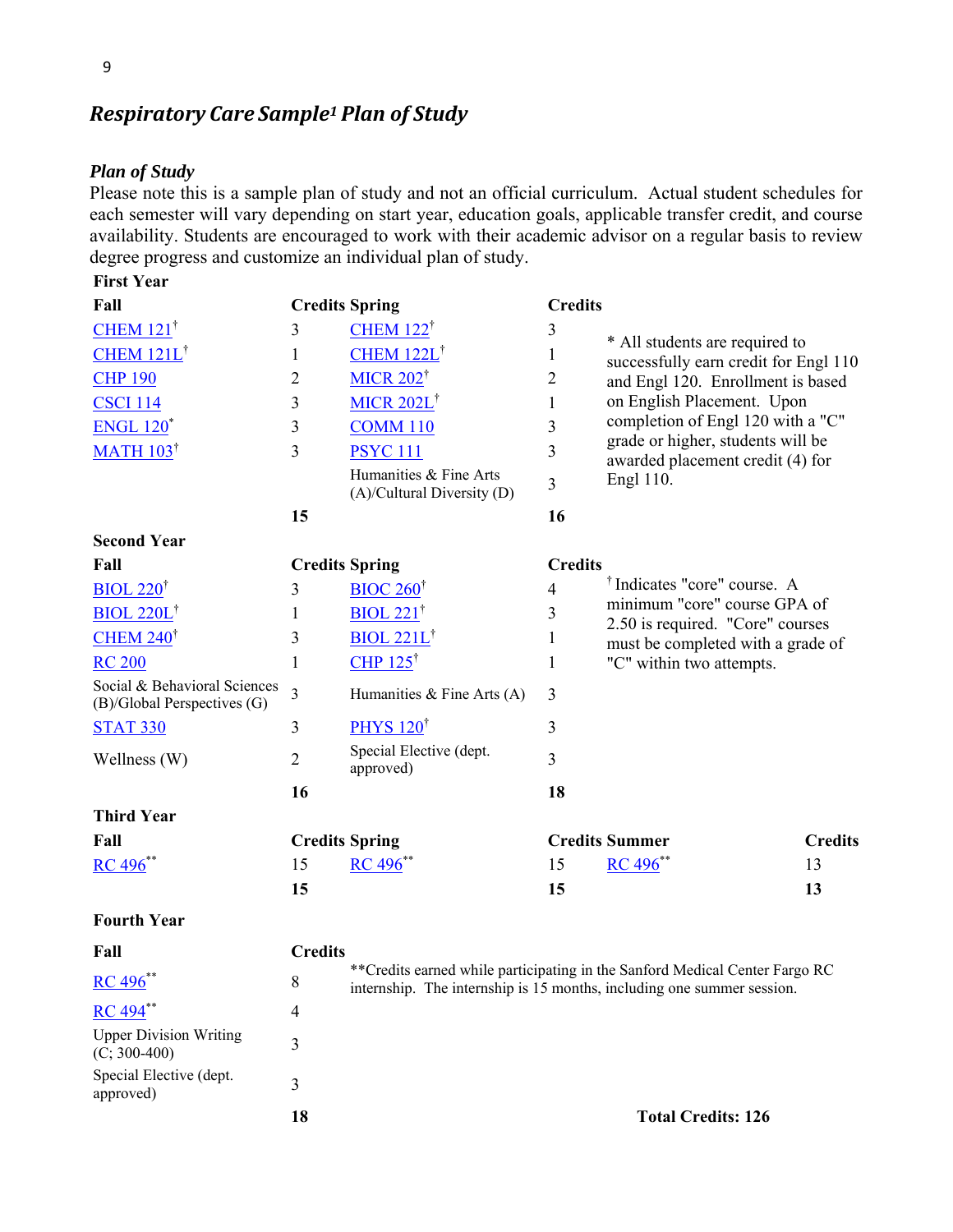## *Degrees*

The College of Health Professions offers the following degrees:

- Allied Sciences: Medical Laboratory Science, Radiologic Sciences, Respiratory Care: BS
- Nursing: BSN, MS, DNP
- Pharmacy: Pharm.D., Pharm. D./MBA, Pharm.D./Ph.D.

## *Diversity and Equity*

In accordance with the mission of the Allied Sciences department to prepare its students with the knowledge, skills, and behaviors necessary to become competent, compassionate, and contributing professionals in their field, the department supports College and University policies relevant to diversity and equity. Inclusion of multiple perspectives and appreciation of individual differences enhances educational value, effectiveness of the healthcare team, and the quality of patient care. Allied Sciences students are expected to demonstrate professionalism and treat all faculty, staff, classmates, patients, and members of the healthcare team with respect and consideration.

NDSU Non-Discrimination Statement: NDSU does not discriminate in its programs and activities on the basis of age, color, gender expression/identity, genetic information, marital status, national origin, participation in lawful off-campus activity, physical or mental disability, pregnancy, public assistance status, race, religion, sex, sexual orientation, spousal relationship to current employee, or veteran status, as applicable. Direct inquiries to Vice Provost for Title IX/ADA Coordinator, Old Main 201, NDSU Main Campus, 701-231-7708, ndsu.eoaa@ndsu.edu.

For more information about equity and diversity policies, initiatives, and resources at NDSU, or for guidance in understanding expectations for professional behavior, the following resources may be useful:

- American Registry of Radiologic Technologists Standards of Ethics:https://www.arrt.org/pdfs/Governing-Documents/Standards-of-Ethics.pdf
- American Association for Respiratory Care Statement of Ethics and Professional Conduct:https://www.aarc.org/wp-content/uploads/2017/03/statement-of-ethics.pdf
- American Society of Clinical Pathology Board of Certification Guidelines for Ethical Behavior for Certificants: https://www.ascp.org/content/docs/pdf/bocpdfs/procedures/guidelines-for-ethical-behavior.pdf?sfvrsn=4
- College of Health Professions Student Academic and Conduct Policy 3.01 (see this handbook)
- Department of Allied Sciences Faculty and Staff, http://www.ndsu.edu/alliedsciences/
- Dr. Dan Friesner, Associate Dean for Student Affairs and Faculty Development, College of Health Professions, https://www.ndsu.edu/healthprofessions/administration/
- Diversity at NDSU: https://www.ndsu.edu/equity/diversity/
- NDSU Rights and responsibilities of community: a code of student behavior: https://www.ndsu.edu/fileadmin/reslife/Misc/601.pdf
- Society of Diagnostic Medical Sonography: http://www.sdms.org/about/who-weare/code-of-ethics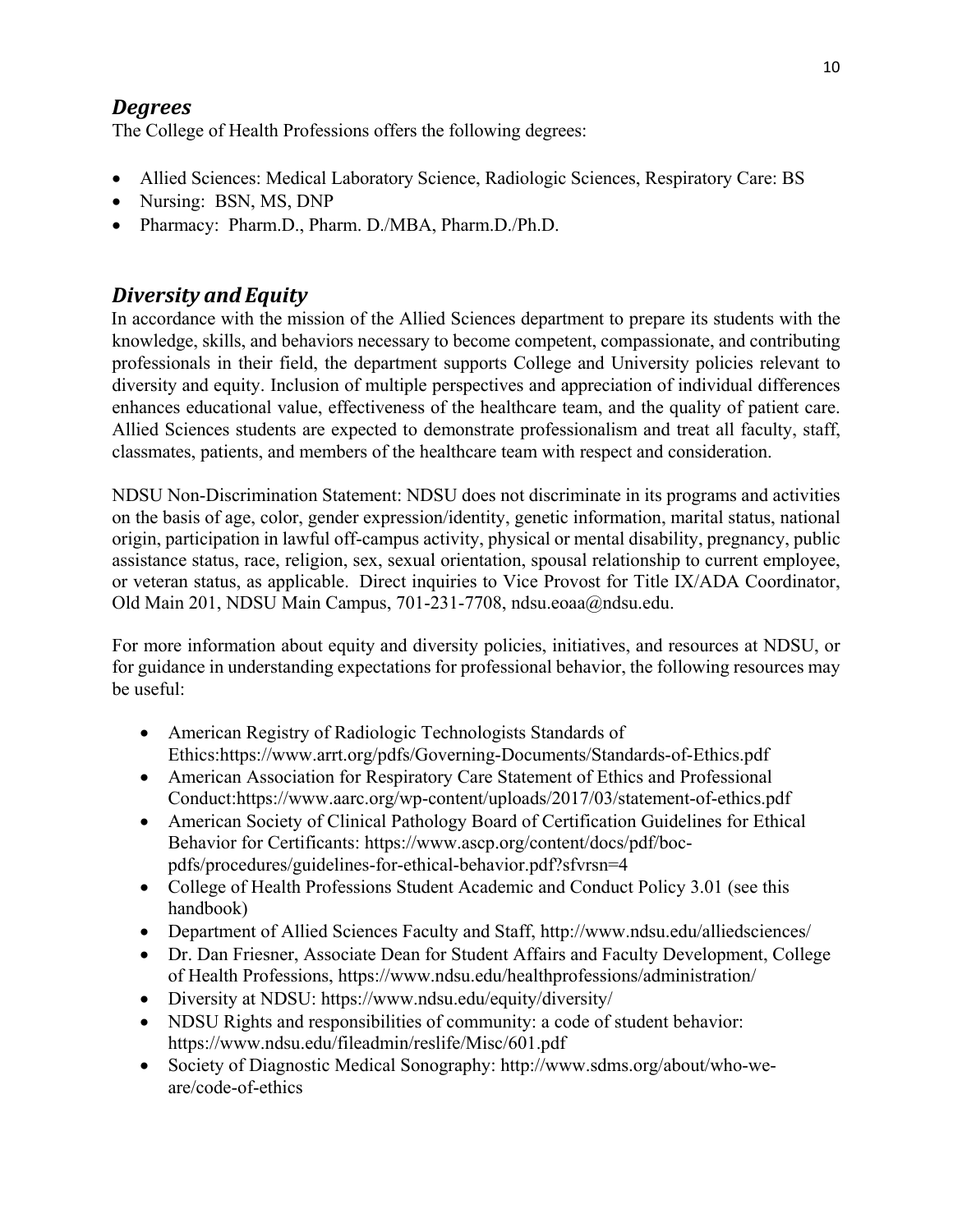## *HealthInsurance*

Students in the College of Health Professions are required to have adequate health insurance coverage, in case they require health care or hospitalization while they are enrolled.

The College does not provide health insurance for students at any time while enrolled. Students are not covered by workers compensation through NDSU or clinical agencies. As specified by the hospital affiliate, upon admission to an internship, Allied Sciences students will provide affiliated hospital designates with proof of insurance. Insurance may be obtained through the University or a company selected by the applicant. The following links may be helpful in procuring health insurance:

- *https://www.ndsu.edu/studenthealthservice/insurance/*
- *https://www.hthstudents.com/*
- *https://www.healthcare.gov/young-adults/college-students/*

## *Health Vaccines/Exposure to Biohazard*

Health professions students participating in clinical experiences may be exposed to blood and body fluids and the risk of infection. Prior to beginning an Allied Sciences internship, hospital programs require that you complete and provide proof of TB (tuberculosis) status and evidence of immunity and/or select immunizations, including varicella (chicken pox), measles, mumps, and rubella, Hepatitis B, tetanus-diphtheria-pertussis, and an annual flu shot. A physical exam and drug screen may also be required by some affiliated hospital programs.

## *ProfessionalDress*

Students are to dress appropriately during any clinical experience of the program in order to promote and maintain a positive professional image. Appropriate, professional clothes are to be worn when representing the College on any experiential assignment or professional association activity. For additional information, see College Policy 3.09. You will be expected to adhere to dress code policies of affiliated hospitals during your internship experience, i.e. scrubs, lab coat, nametag, etc. When in doubt, please check with the Allied Sciences department about appropriate dress prior to attending a planned activity or event.

## *Professional Liability Insurance*

Students are required to have professional liability insurance prior to participating in the professional program. NDSU provides professional liability insurance coverage for all College of Health Professions students in amounts up to \$1,000,000 per occurrence and \$5,000,000 aggregate. The department will provide evidence of coverage to the hospital internship program prior to starting the clinical experience.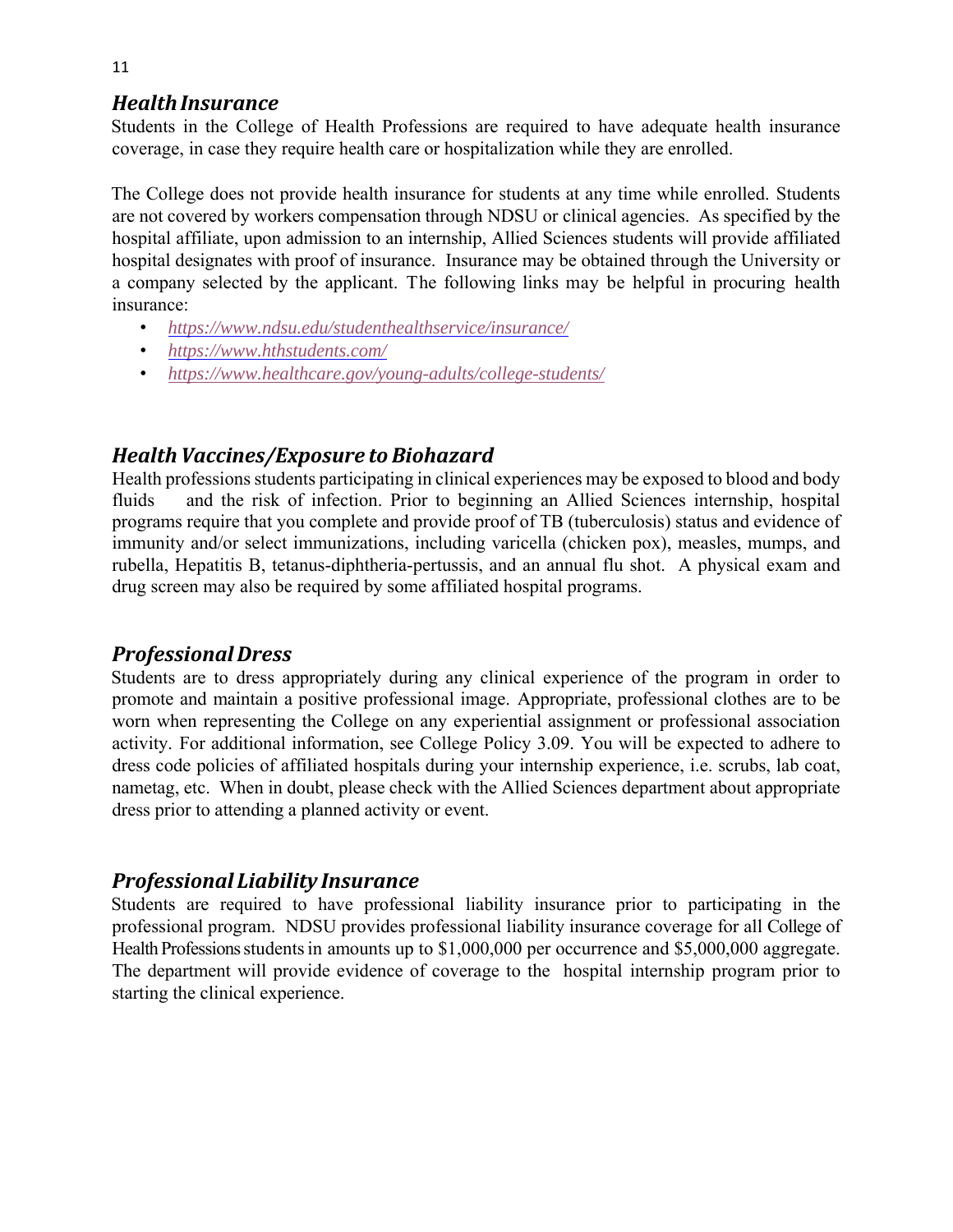#### 12

#### *Scholarships and Awards*

The College of Health Professions and Department of Allied Sciences have a limited number of scholarships and awards available for assistance to students. In most cases, students must be considered professional-level in order to qualify. Information pertaining to college- or departmentsponsored scholarships can be found on the program websites. Students accepted into the professional program will receive additional information about professional society and affiliated hospital scholarships and awards. CHP and department scholarship applications will be available starting the second Monday in April. The deadline for College and department scholarships for allied sciences majors is determined annually and typically occurs in May.

For information about scholarships at NDSU and within the CHP, please see https://www.ndsu.edu/onestop/finaid/scholarships/ and https://www.ndsu.edu/healthprofessions/scholarships/.

#### *Policies*

#### **Background Check Policy 3.08**

North Dakota State University is committed to providing an atmosphere that encourages learning, the exchange of ideas and interacting with one another in a safe environment. NDSU (and the College of Health Professions) reserves the right to refuse admission or re-enrollment or to place conditions on admission or re-enrollment of applicants and former students, and suspend or terminate the enrollment of students who NDSU and/or the College of Health Professions determine represent a safety risk to NDSU or College students, employees, property, or affiliated teaching sites and their employees and patients. An individual who is disqualified from having patient contact based on a background check may be unable to meet program requirements and/or to complete their intended degree. The State regulatory boards and national certifying agencies may deny licensure/certification to an individual with a criminal background. All students will be required to complete a criminal background check as determined by their discipline; for Allied Sciences, students complete background checks when applying for the internship and in accordance with hospital admission policies. Students may be required to obtain two background checks (a multi-state and an FBI check) at multiple points in their educational program. Students who do not comply with the background checks, release of information, and the required deadlines for procuring background checks will be prevented from registering for and/or attending classes and/or professional program application(s).

#### **Student Academic and Conduct Standards College Policy 3.01**

(revised Apr. 29, 2015)

#### **Introduction**

The mission of the NDSU College of Health Professions is to educate students and advance research and professional service in pharmacy, nursing, allied sciences, and public health. The College has established professionalism and ethics as two of its core values.

Pharmacists, nurses, allied health care professionals, public health professionals, and pharmaceutical scientists must live up to the high ideals of their profession. Their lives must be guided by the principles of honesty and integrity, in order to ensure that the public can regard their words and actions as unquestionably trustworthy.

To develop an understanding of and respect for these principles of honesty and integrity as applied to the academic work of pharmacy, nursing, allied science, and public health students, the College of Health Professions has developed this student conduct policy. This policy is applicable to anyone enrolled as a student in the College, including those in the pre-professional, professional, and graduate programs. This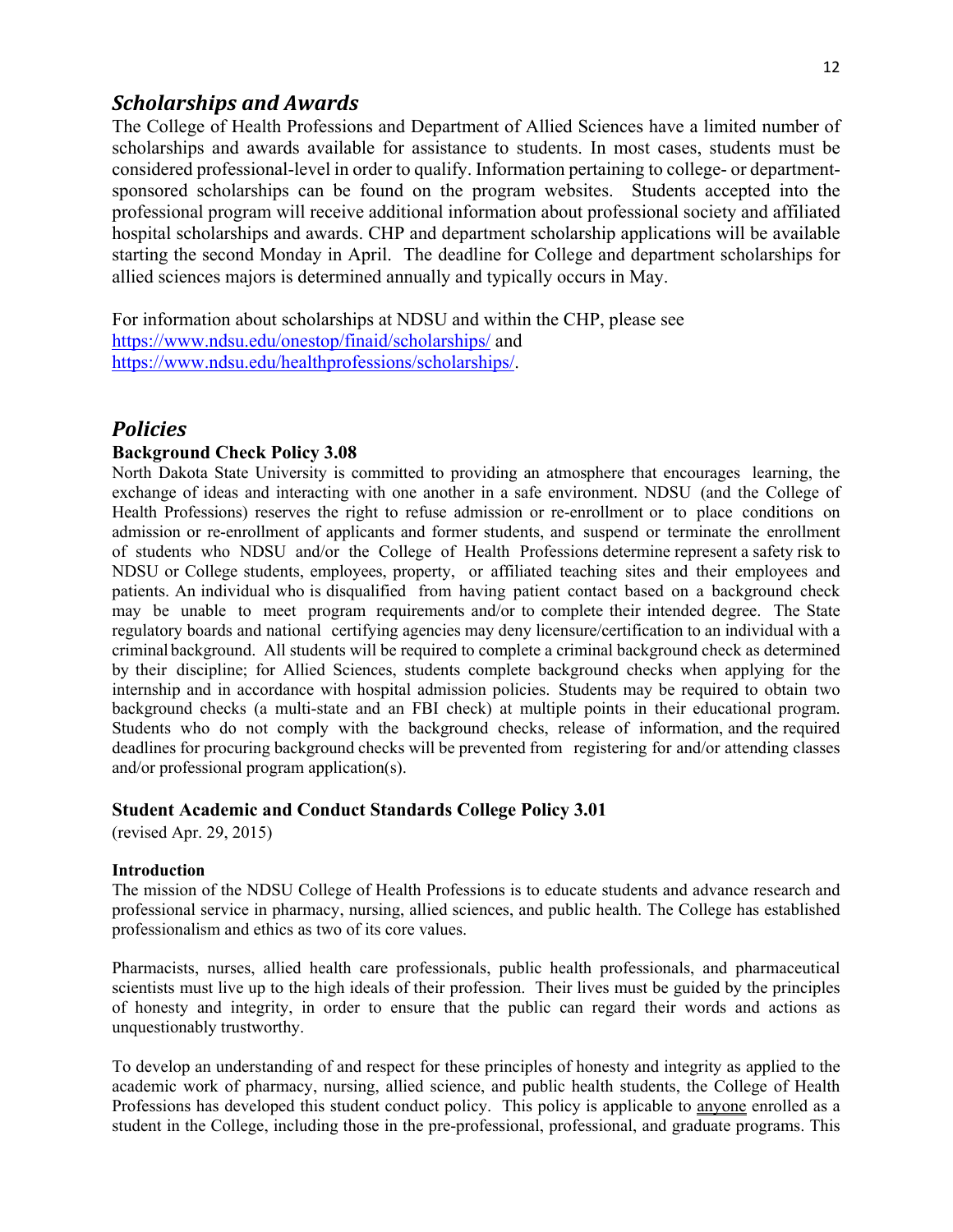policy also applies to any student taking a course for credit in the College. Acceptance of this policy is required as a condition of admission to the College.

#### **Academic Standards**

The academic standards of the College of Health Professions differ from those of the University. Any student who fails to meet or exceed the University standards may be placed on University probation or suspension (see the current NDSU Bulletin for university information on academic deficiencies).

**Semester Grade Point Average (All Students):** To be in good academic standing within the College, all undergraduate and professional students shall maintain a semester grade point average of 2.00 or above for each semester enrolled in the College of Health Professions. All graduate students are expected to maintain a 3.0 grade point average as well as any other academic policies outlined by the graduate school.

Any student who fails to attain a semester GPA of 2.0 or above may be placed on College warning or probation. Students who have been placed on academic warning or probation for two (2) consecutive or three (3) non-consecutive semesters shall be suspended from enrollment in the College. After two suspensions, students will be terminated from the College. (Termination from the College does not prohibit the student from registering elsewhere in the University provided the academic standards of the alternate college of registration have been met or exceeded.)

A student who is suspended and desires readmission into the College must file a request for readmittance with the Senior Associate Dean at least 60 days prior to the beginning of the semester in which readmission is sought. In addition, professional students must seek readmission to the professional programs in Pharmacy, Nursing, Allied Sciences, and Public Health through the Admissions Committee of their respective program.

**Minimum Grade Requirement (Professional Students):** To be in good academic standing within the College, all students enrolled in the professional programs of the College must complete all required courses within the College with a grade of "C" or above. Students are encouraged to refer to programspecific policies related to minimum grade requirements which can be found in the College Policy Manual at:

http://www.ndsu.edu/healthprofessions/college information/policy manual/. Graduate students are expected to uphold policies and procedures consistent with the graduate school and to maintain a 3.0 grade point average.

**Students Enrolled in College Affiliated Educational Training Programs (Professional Students):** To be in good academic standing within the College, all students enrolled in College affiliated internships, clinical, or experiential training programs are also required to uphold the academic standards of that affiliate and will be subject to the terms of probation, suspension, and termination of the affiliated program. Students failing to meet affiliated program academic standards may also lead to termination from the College.

#### **Conduct Standards**

High standards of professional conduct are expected from all students, both to facilitate the learning of all students and to promote professional values. Individuals are expected to represent the College, professional program, or profession in a positive, professional manner. Students conducting clinical experiences, rotations, and/or internships must also uphold the specific policies of their clinical site.

All students are held responsible for exhibiting the following professional attributes: honesty, integrity, accountability, confidentiality, and professional demeanor. Academic dishonesty and professional misconduct are unacceptable. If there is doubt about whether or not academic or professional conduct is appropriate, individuals should query the Dean's Office.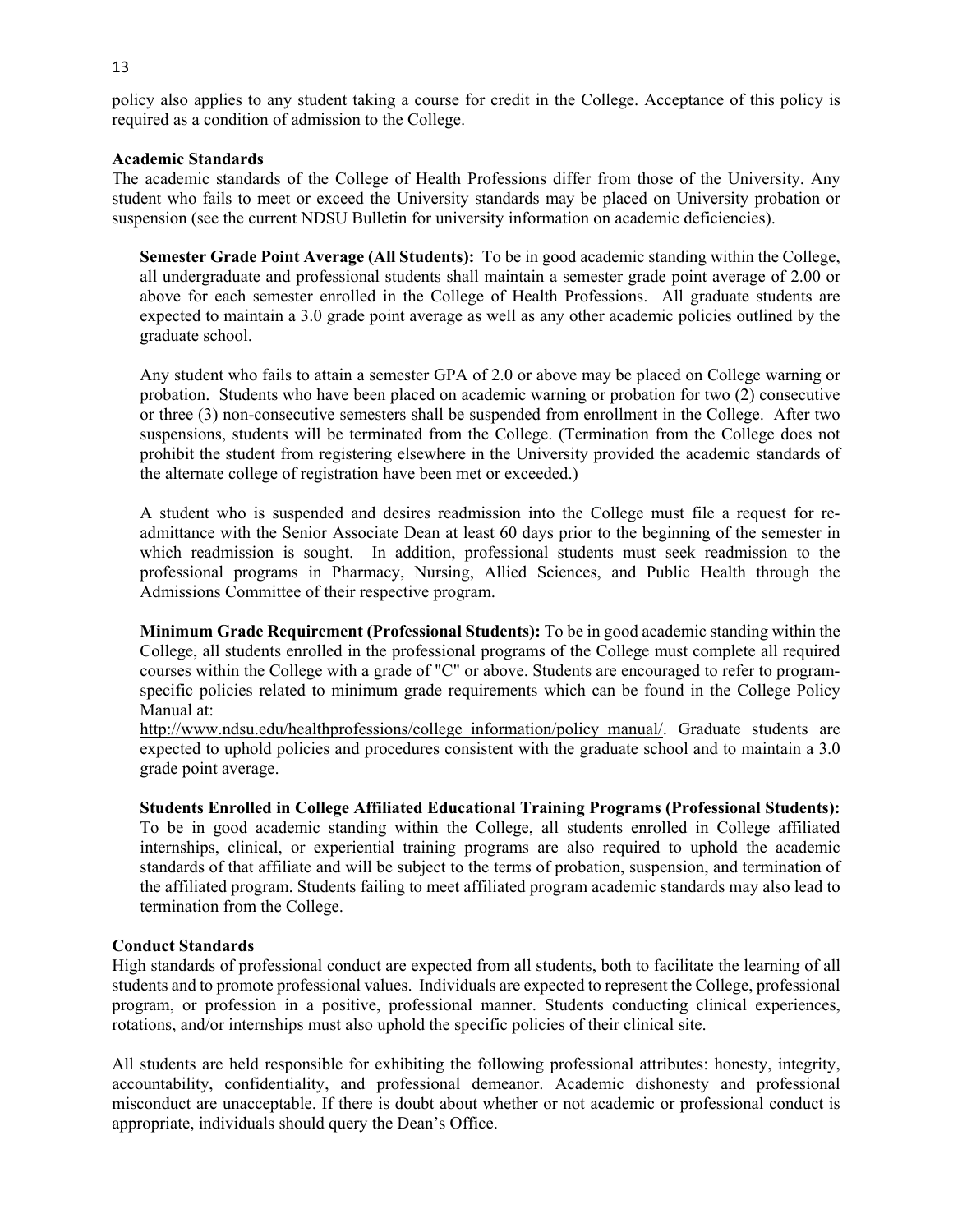Examples of unprofessional conduct include, but are not limited to, the following:

#### **Academic Misconduct:**

- 1. Cheating, includes but is not limited to, the following:
	- a. The receipt, possession, or use of any material or assistance not authorized by the instructor in the preparation of papers, reports, examinations, or any class assignments to be submitted for credit as part of a course or to be submitted to fulfill College requirements.
	- b. Arranging to have others take examinations or complete assignments (i.e., papers, reports, laboratory data, or products) for oneself, unauthorized collaborating with another student on individual assignments, or doing academic work for another student.
	- c. Stealing or otherwise improperly obtaining, unauthorized copies of an examination or assignment before or after its administration, and/or passing it onto other students.
	- d. Copying, in part or in whole, exams or assignments that will be kept by the instructor and are handed out in class only for review purposes.
	- e. Knowingly submitting a paper, report, presentation, examination, or any class assignment that has been altered or corrected, in part or in whole, for reevaluation or re-grading, without the instructor's permission.
	- f. Misrepresenting your attendance or the attendance of others in a course or practical experience where credit is given and/or a mandatory attendance policy is in effect.
	- g. Plagiarism: Submitting work that is, in part or in whole, not entirely the student's own, without attributing such portions to their correct sources. Unauthorized collaboration with another student and representing it as one's own individual work is also considered plagiarism. Ignorance is NOT an excuse.
	- h. Fabrication: falsifying data in scientific/clinical research, papers, and reports.
	- i. Aiding or abetting dishonesty: Knowingly giving assistance not authorized by the instructor to another in the preparation of papers, reports, presentations, examinations, or laboratory data and products.
- 2. Utilization of a false/misleading illness or family emergency to gain extension and/or exemption on assignments and tests.
- 3. Violation of any IRB and/or University research processes.

#### **Professional Misconduct**

- 1. Violation of conduct described in course policies or articulated by the instructor in writing.
- 2. Violation of any code of ethics of the profession in which the student is enrolled.
- 3. Contributing to, or engaging in, any activity which disrupts or obstructs the teaching, research, or outreach programs of the College or University, on campus or at affiliated training sites.
- 4. Entering the classroom or clinical experience habitually late or leaving early, arriving late to a professional activity, without prior permission from the instructor. The instructor also has the obligation to notify the class, if possible in advance, of any changes in class times, possible late arrival, and/or cancelled classes.
- 5. Approaching faculty, staff, or students in less than a professional manner and treating faculty, staff, peers, and patients in a disrespectful and inconsiderate way (i.e., addressing a faculty member without the appropriate title during professional activities). Respect and consideration are also expected when addressing a faculty member, staff, student, or patient that chooses to be called by their first name.
- 6. Failure to deal with professional, staff, and peer members of the health care team in a considerate manner and with a spirit of cooperation.
- 7. Unprofessional dress (as outlined in the professional program, class and/or clinical agency policies) during classes, clinical experiences, or when representing the College of Health Professions.
- 8. Bringing family members, guests, and pets to the classroom or any professional academic activities without prior consent of the instructor.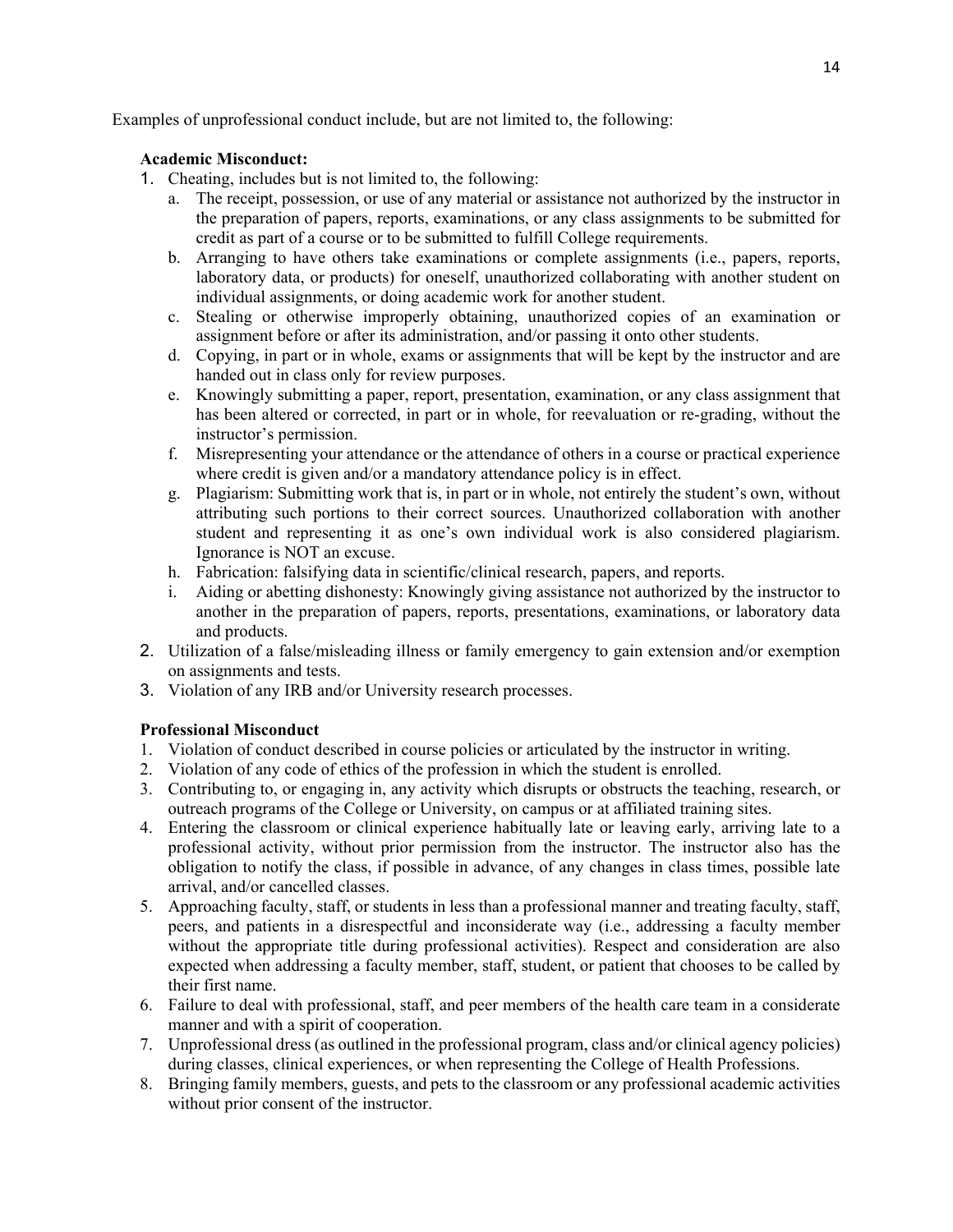- 9. Falsifying applications, forms, documents, reports, or records of any kind or providing false information to the University personnel prior to admission to the College, or while an active member of the College's academic programs.
- 10. Unauthorized accessing or revealing of confidential information about faculty, staff, or students of the College and University.
- 11. Violation of patient respect and confidentiality in any practice/learning setting.
- 12. Theft, damaging, defacing, or unauthorized use of any property of the College, University, or training sites.
- 13. Computer Usage that violates NDSU/NDUS and/or clinical sites acceptable use policies.
- 14. Sexual harassment as defined by NDSU, NDUS, and/or clinical sites.
- 15. Harassment, threats of violence, intent to do harm (NDSU, NDUS)
- 16. Endangering patients, faculty, staff, and/or fellow students or damaging their property.
- 17. Intoxication, abuse, possession, use, and/or illegal sale of alcohol, drugs, chemicals, firearms, explosives, or weapons within the University campus, in any practice/learning setting, or when representing the College.
- 18. Any violation and/or conviction of any federal, state, or municipal law as well as a University rule or rule at a professional experience site.
- 19. DUI & DWI (driving under the influence or driving while intoxicated) is considered by the College as improper behavior, and any individual violating this law is required to undergo an alcohol/drug evaluation.

#### **Reporting Process**

#### **Academic Misconduct**

- 1. Students are required to report any academic misconduct to the Senior Associate Dean within 7 days of the occurrence. Failure of the student to report violations within the required time could result in immediate expulsion from the College and/or its programs. Graduate students must also report to the Department Chair of the graduate program.
- 2. The course instructor who suspects that academic misconduct has occurred in their course or other instructional context has an initial responsibility to: a) inform the student(s) involved of his/her suspicion and the suspicion's grounds; b) allow a fair opportunity for the student to respond; and c) make a fair and reasonable judgment as to whether any academic misconduct occurred.
- 3. The course instructor will report academic misconduct violations to their Department Chair within 7 days of the occurrence or discovery of the misconduct.
- 4. The Department Chair will report the academic misconduct to the Senior Associate Dean.

#### **Professional Misconduct**

- 1. Students are required to report any professional misconduct to the Associate Dean for Student Affairs and Faculty Development within 7 days of the occurrence. Failure of the student to report violations within the required time could result in immediate expulsion from the College and/or its programs.
- 2. Faculty members are required to report unprofessional conduct within the classroom setting. Similarly, other College personnel are required to report professional misconduct issues as they arise and which directly affect their daily professional activities.
- 3. The faculty member/College personnel will report professional misconduct violations to their Department Chair within 7 days of the occurrence or discovery of the misconduct.
- 4. The Department Chair will report the professional misconduct to the Associate Dean for Student Affairs and Faculty Development within 7 days of the discovery of the misconduct.
- 5. If a faculty member is aware that a student has violated the Conduct Policy outside of the classroom, he/she should remind the student of the policy and direct the student to self- report any professional misconduct violations to the Associate Dean for Student Affairs and Faculty Development within 7 days of the occurrence.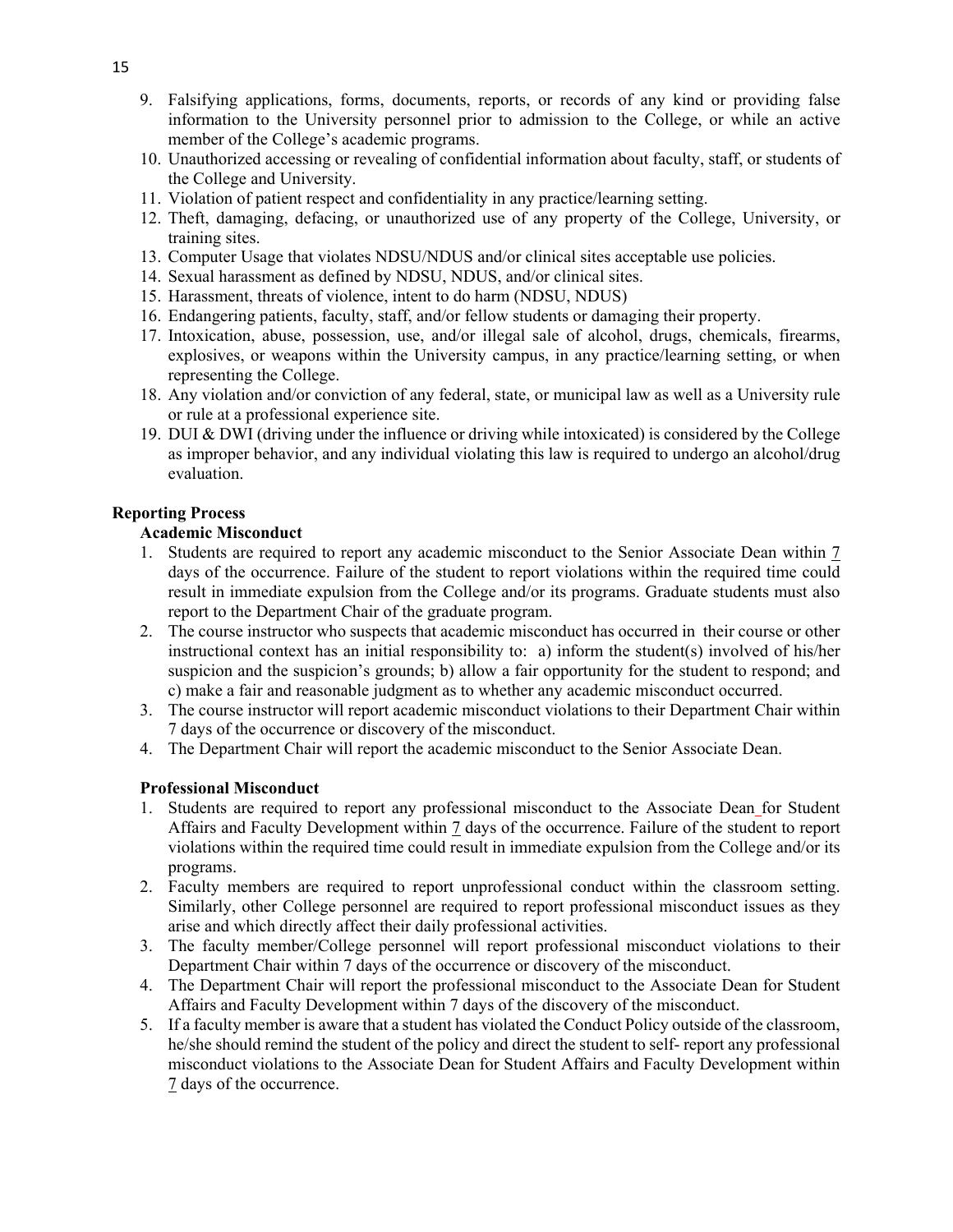#### **Disciplinary Sanctions**

#### **Academic Misconduct**

- 1. The course instructor is responsible for determining the sanction for academic misconduct in the course. Sanctions may include, but are not limited to, failure for a particular assignment, test, or course.
- 2. The course instructor will inform the student of the sanction in writing by completing the Student Academic Misconduct Tracking Form as per University Policy 335 and submitting it to the student and the Department Chair.
- 3. The Department Chair will submit a copy of the form to the Senior Associate Dean.
- 4. The Senior Associate Dean will submit the form to the Registrar and Provost/VPAA in accordance with University Policy 335. In the case of graduate student academic misconduct, the Dean of the College of Graduate & Interdisciplinary Studies must also receive a copy of the completed Student Academic Misconduct Tracking form.
- 5. A copy of the Student Academic Misconduct Tracking Form will be placed in the student's academic file

#### **Professional Misconduct**

- 1. Professional misconduct issues may be more likely to happen outside of the classroom and have broader implications for the well-being of students, faculty, and staff in the College. Hence, the Associate Dean for Student Affairs and Faculty Development has the initial and primary responsibility for administering and enforcing professional misconduct issues.
- 2. The Associate Dean for Student Affairs and Faculty Development will work collaboratively with the Department Chair (and where appropriate, individual instructors) to resolve professional misconduct issues.

#### **Department and College Related Sanctions**

Additional academic and/or professional disciplinary sanctions for the department/program may be assigned by the Department Chair depending upon the circumstances and nature of the misconduct. The Department Administrator will notify the student in writing of the sanction and rights to due process and forward a copy to the Senior Associate Dean &/or Associate Dean for Student Affairs and Faculty Development.

The Senior Associate Dean may impose additional disciplinary sanctions for the **College** and will notify the student in writing and the Dean of the College of Graduate and Interdisciplinary Studies (if a graduate student involved). Disciplinary action for academic and professional misconduct will depend based upon the seriousness of the misconduct. In general, sanctions may include, but are not limited to, any of the following:

- 1. Probation
- 2. Supervised probation
- 3. Suspension from the College.
- 4. Termination from the College. (Termination from the College of Health Professions does not prohibit the student from registering elsewhere in the University provided the academic standards of the alternate college of registration have been met or exceeded.)

In cases of particularly egregious or multiple instances of academic/professional misconduct, the Dean of the College may also recommend expulsion from the university.

#### **Student's Right to Appeal**

Students sanctioned for violations of the College Student Academic and Conduct Standards Policy have the right to appeal. Student appeals must follow the appeal procedure outlined below. Graduate student appeals of sanctions involving academic misconduct must be filed in accordance with the Graduate Student Appeals policy described in the NDSU Graduate Bulletin.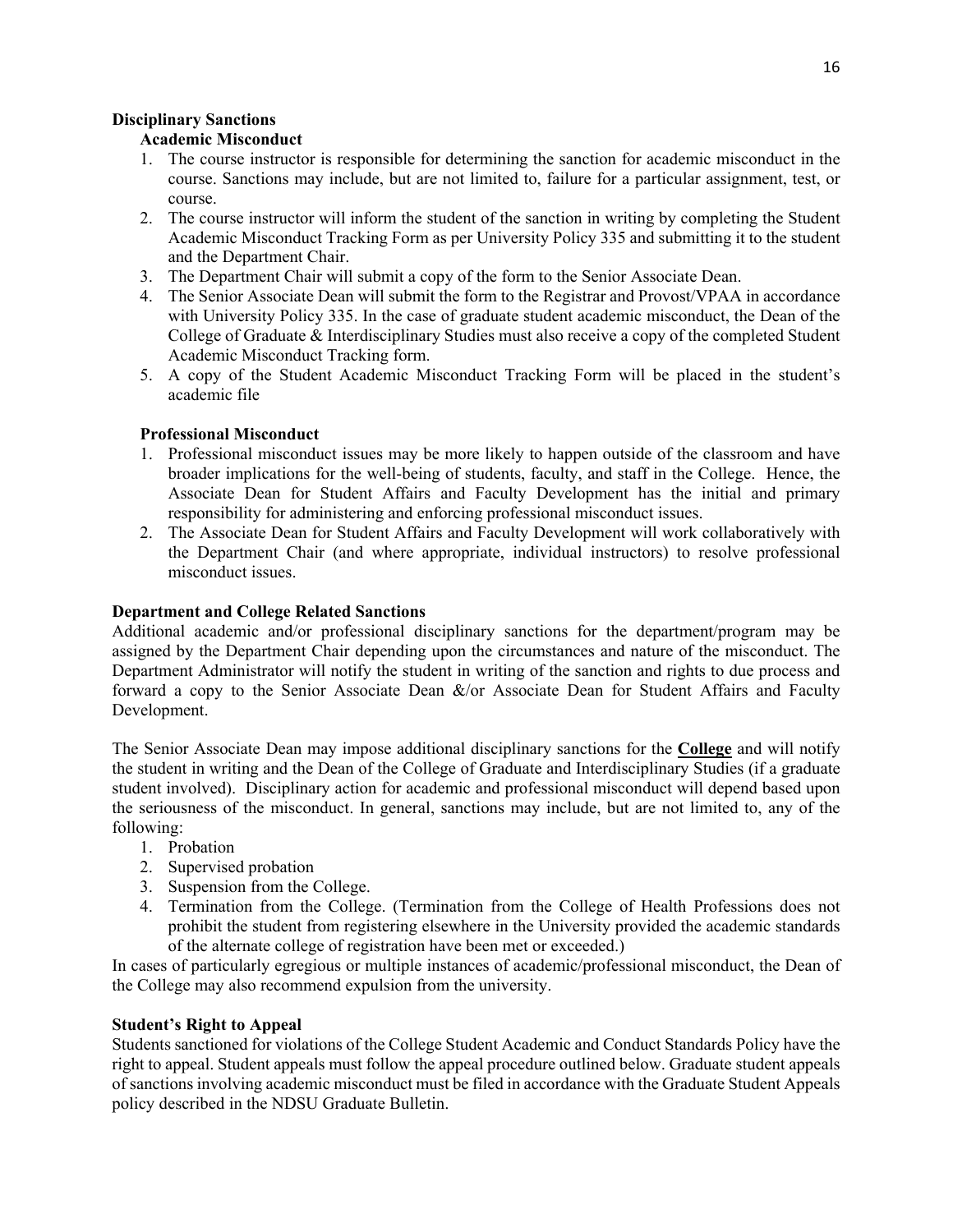#### **Pre-professional/Professional Student Appeals Procedure**

- 1. If the student chooses to appeal a course instructor's sanction, it must be pursued in the following sequence: course instructor, Department Chair, Associate Dean for Student Affairs and Faculty Development or Senior Associate Dean, and Dean.
- 2. Department and College related sanctions may be appealed to the Associate Dean for Student Affairs and Faculty Development (Professional Misconduct), Senior Associate Dean (Academic Misconduct), followed by the Dean.
- 3. In cases of sanctions involving College suspension or termination, the appeal will follow the process outlined in University Policy 335: Code of Academic Responsibility and Conduct.
- 4. An appeal for any sanction must be made in writing within 15 business days of the sanction letter. The date of the letter shall be the date the letter is postmarked. If hand-delivered, a notation of that date will be made in the student's file.
- 5. Appeal letters must specify in detail one or more of the following bases of appeal:
	- a. the sanction was too severe for the offense;
	- b. the decision for non-action/action/sanction was made in an arbitrary or capricious manner;
	- c. the finding of the Student Academic and Conduct Standards Policy having been violated was not substantiated by evidence, and/or
	- d. the student's/student organization's rights were violated (specify those rights believed to have been violated).

#### **Appeal Review Process (Pre-professional and Professional Students)**

- 1. Appeals made to the Senior Associate Dean or Associate Dean for Student Affairs and Faculty Development will be reviewed by the Academic Affairs Committee or Student Affairs Committee of the College depending upon the conduct violation in question.
- 2. The Academic Affairs/Student Affairs Committee will review the written letter of appeal from the student/organization and the materials from the original adjudication process. After reviewing these materials, the committee may decide to do one of the following:
	- a. issue a decision based solely on the written materials;
	- b. issue a decision based on a review of written materials and discussion with the involved principals;
	- c. recall one or more witnesses;
	- d. refer the decision to the full faculty for action;
	- e. return the case for reconsideration of the decision and/or sanctions.
- 3. The Academic Affairs/Student Affairs Committee may uphold or lessen the original decision/sanction but not increase the sanctions/actions imposed by other persons or bodies.
- 4. The decision of the committee will generally be issued within 15 working days of the receipt of the appeal letter, but may take longer during University recesses, or in the event of complex cases.
- 5. The Registrar will be advised of the results of the appeal.

#### **Unresolved Appeals**

After the College appeals process has been completed, if the student/organization is not satisfied with the appeal decision, the student/organization has the right to appeal the decision to the Provost/Vice President for Academic Affairs. The Provost/Vice President for Academic Affairs will make the final decision on any appeals.

#### **Incomplete Disciplinary Process**

Students with pending disciplinary or legal actions, with sanctions for which an appeal has been submitted but not resolved, or whose sanctions have not been successfully fulfilled, will not be allowed to graduate from NDSU with a degree, major, or program of study offered by the College of Health Professions. In such cases, the College reserves the right to place a hold on a student's graduation until the case has been successfully resolved and the sanctions have been successfully fulfilled.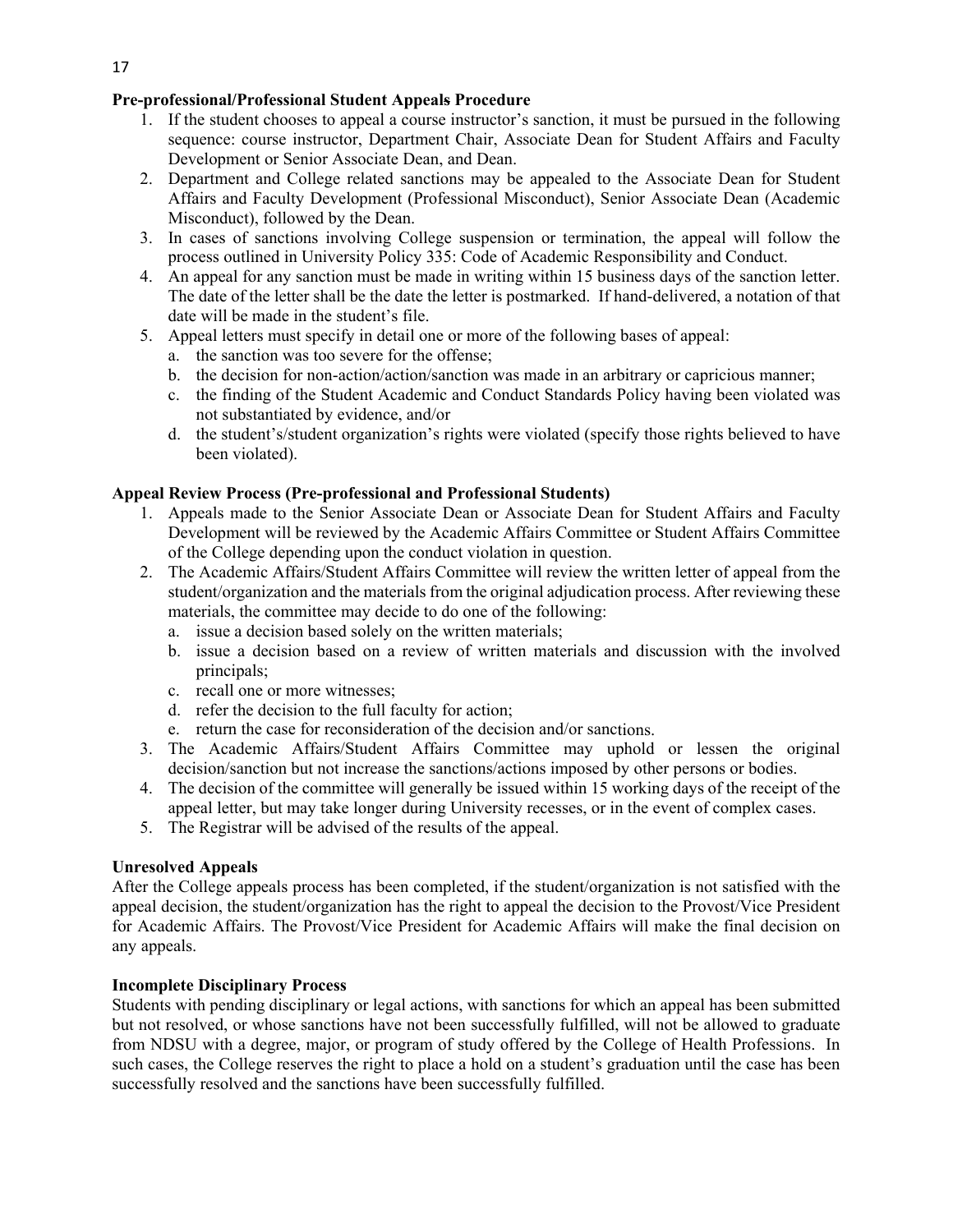#### **Annual Pledge and Signature**

I have read and understand the above policy and I agree to accept and abide by this Student Academic and Conduct Standards Policy of the College of Health Professions. I understand that violations of this policy and sanctions imposed, as well as information used to substantiate violations (i.e., criminal background checks), may be shared with College affiliated educational training programs. I am also aware of and assume responsibility for following other College and Department policies as stated in the student handbook.

Revised: May 14, 2008, April 15, 2009, April 21, 2011, October 7, 2013, April 29, 2015 Source: Faculty Meeting Minutes

#### **Student Complaint College Policy 3.28**

The Accreditation Council for Pharmacy Education (ACPE), at the behest of the U.S. Secretary of Education, requires all accredited pharmacy programs to establish, implement and assess a formal complaint policy for students. More specifically, all accredited colleges or schools of pharmacy must establish a comprehensive policy with a simple set of procedures whereby all students enrolled in the College (and the pharmacy program in particular) can submit and resolve a complaint about the educational process. While such procedures do not always produce an outcome that meets the student's preferences, they do ensure that students have access to an equitable and efficient means to remediate their complaints. The complete set of ACPE standards regarding student complaint policies can be found on pages 38-39 (Standard 20) of the following website:

http://www.acpe-accredit.org/pdf/FinalS2007Guidelines2.0.pdf.

The NDSU College of Health Professions takes student complaints very seriously. Our goal is to ensure that students have access to transparent, due process in a manner that leads to an appropriate resolution of the complaint. To that end, a copy of the NDSU College of Health Professions policy relating to this issue is available on its website at https://www.ndsu.edu/healthprofessions/. Students who have difficulty accessing this webpage may also obtain a copy of the complaint policy in the Dean's Office (Sudro Hall 123). A discussion of this policy shall take place annually during the orientation process for first professional year students.

 Each student complaint will be appropriately documented and investigated. A chronological record of each complaint, including the nature of the complaint, written records of the complaint procedure and the final outcomes of the resolution process shall be maintained in the Office of the Dean of the School of Pharmacy, and shall be available for review by ACPE or its representatives upon written request or in the process of an on-site evaluation visit.

Student complaints generally fall within two major categories: complaints about unfair grading and all other, non-grade-related complaints. Student complaints about grades are generally handled at the level of the University, since grades are usually administered through the NDSU Office of Registration and Records. Other student complaints remain under the purview of the individual colleges within NDSU.

#### **Student Complaints Regarding Grades**

#### **University Grade Appeal Policy 337**

NDSU has an established policy regarding complaints about grading, otherwise known as "grade appeals". full grade appeal policy, which includes hearing procedures, is available at www.ndsu.edu/fileadmin/policy/337.pdf. While students actively considering a grade appeal are referred to the aforementioned website for the specific details of the policy, a summary of the policy is outlined below.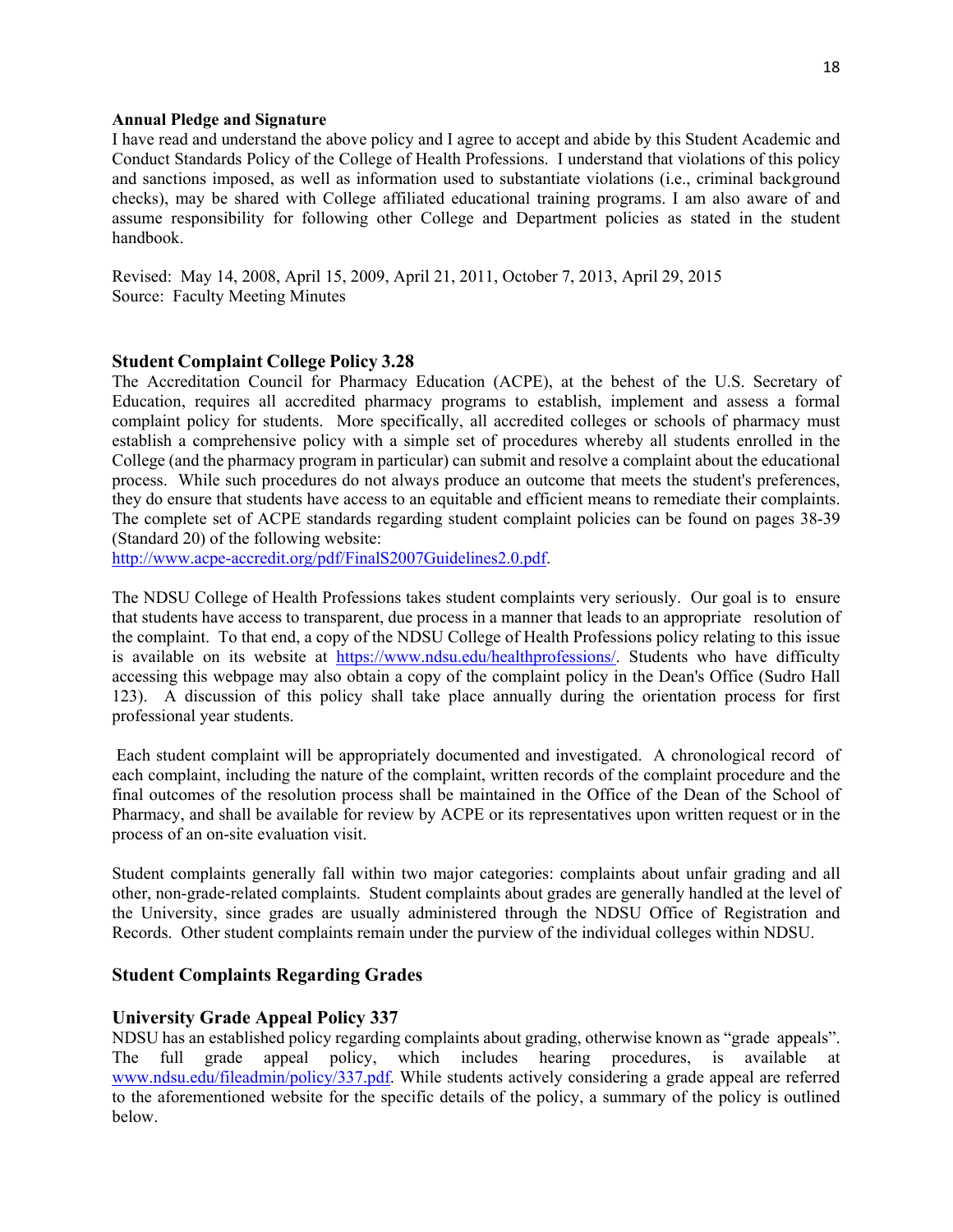With the exception of incomplete grades, a course grade is considered final unless an appropriate appeal is filed by the student. Grade changes are also considered only for those students who have not yet earned a degree for which the course in question was applied.

For a student who has reason to believe that they have been issued an incorrect or inappropriate grade, he/she must initiate a request for a change of a grade with the instructor within fifteen (15) instructional days of the first day of the semester immediately following the semester in which the grade was awarded. For Spring Semester courses, the request may be made within fifteen (15) instructional days of the start of Fall Semester.

A grade appeal is formally initiated when the student presents the Grade Appeal Form to the instructor. If there is an unsatisfactory decision, the student must consult the Department Head, and the Dean or a designated college committee, proceeding from one level to the next only after an unsatisfactory decision of the conflict at that level. In the event that the instructor is also the Department Head or Dean, he or she need only be consulted in the capacity of instructor. In the event of an unsatisfactory decision within the college, the student may submit a formal written appeal to the Grade Appeals Board Chair. Such an appeal shall be made within fifteen (15) instructional days after conclusion of the college proceedings as stated above.

#### **Non-Grade Student Complaints**

Pre-professional and professional pharmacy students who have a non-grade-related complaint can seek resolution of that complaint through the following procedures. It is important to note that these procedures represent the sole avenue for student complaints regarding non-grade-related issues, including (but not limited to) ACPE standards, policies and procedures. Additionally, because the pharmacy program spans multiple departments, the non-grade complaints are handled through the Dean's Office, rather than by the departments themselves.

- 1. The student(s) or, in cases where student anonymity is required, their advocate (also known as the "plaintiff(s)") will file a formal written complaint (delivered through the postal service or NDSU email) to the Dean's Office in the NDSU College of Health Professions.
- 2. The written complaint must include a description of the policy, procedure or ACPE standard in question. It must also summarize the argument of the plaintiff (including the grounds for the appeal or complaint) and provide a reasonable amount of evidence supporting the claim.
- 3. Upon receipt of the written complaint, the complaint will be assigned to either the Senior Associate Dean (as the Chair of the College Academic Affairs Committee) if the complaint is primarily academic in nature, or the Associate Dean for Student Affairs & Faculty Development (as the Chair of the College Student Affairs Committee) if the complaint is primarily non-academic. The plaintiff(s) will receive email notification (via NDSU email) within forty-eight hours of the receipt of the complaint concerning the identity of the Associate Dean handling the complaint.
- 4. The Senior Associate Dean (or, if a non-academic issue, Associate Dean for Student Affairs & Faculty Development) shall convene a meeting of College Academic (or, if a non-academic issue, Student) Affairs Committee to review the complaint. Because the procedures for both Associate Deans and Committees are similar in procedure, they will henceforth be referred to generically as "Associate Dean" and "Committee", respectively. The Committee meeting shall occur within thirty days from the time that the Associate Dean receives the written complaint.
- 5. Once the Committee has met, the Associate Dean shall prepare and submit a formal, written reply to the student(s) based on the recommendation of Committee. The reply shall include an evaluation of the complaint, a description of any violations, and a proposal for any necessary corrective action. The reply will be sent through official NDSU delivery methods (i.e., the postal service, campus mail and/or the NDSU email system) within fifteen business days from the time that the Committee makes a decision.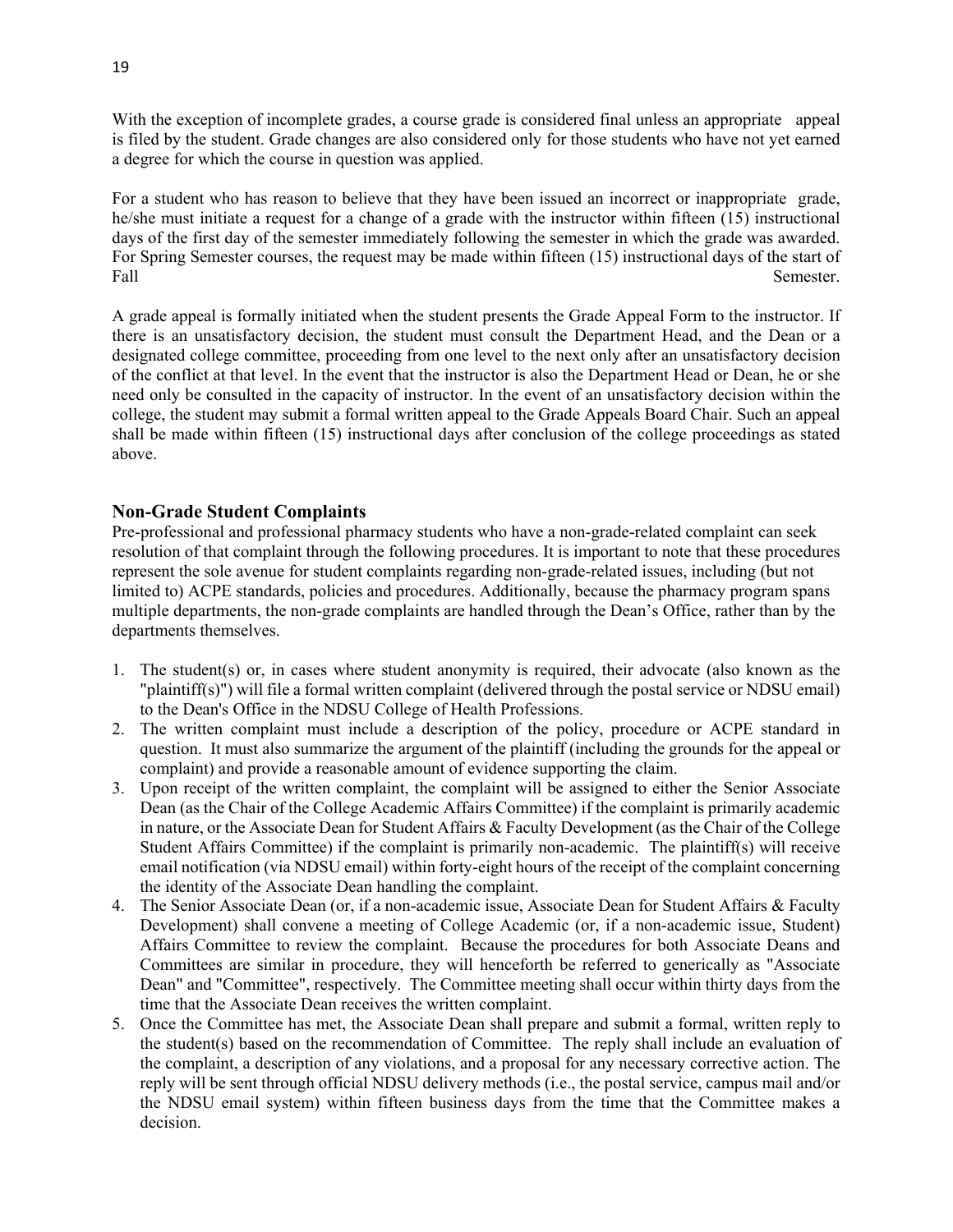7. If unsatisfactory resolution occurs after the appeal to the Dean, a final appeal may be made to the Provost. Once again, the student(s) must file an appeal using steps one through three outlined above, except the written complaint would be addressed directly to the Provost, rather than the Dean, and would provide evidence substantiating the claim of unfair treatment at prior procedural levels.

#### **Termination from the College Policy 3.03**

The College of Health Professions reserves the right to terminate the enrollment of any student at any time, if the student demonstrates that he or she is unsuited for a professional career and its inherent responsibilities and obligations. Circumstances that may lead to student termination will include, but not be limited to, violation of state or federal statutes or regulations.

#### **Student Technical Standards College Policy 3.11**

The North Dakota State University College of Health Professions' (NDSU CHP) mission is to educate students and advance research and professional service in pharmacy, nursing, allied sciences, and public health. As a corollary to this mission, the NDSU CHP seeks to train students who have the ability, interest and work ethic necessary to be eligible for licensure and/or certification and to embark upon a successful career as a health care professional. Thus, all professional programs offered by the NDSU CHP require students to undertake the *full set of activities* that is necessary to complete their program(s) of study.

The goal of every licensed and/or certified health professional is to provide *safe* and *effective* care to patients. In order to provide that care, individuals must demonstrate the physical, cognitive and social skills necessary to learn, practice and master each of the competencies of one's profession. Failure to demonstrate these competencies not only endangers the patients under the provider's care, but also impacts the ability of other health care professionals to provide safe and effective patient care.

To that end, the NDSU CHP has established the following technical standards as minimal guidelines regarding the competencies necessary to complete a professional program in the NDSU CHP. For simplicity, these competencies are organized into three general categories: physical, cognitive and social.

#### **Physical Competencies**

Students must demonstrate *sufficient motor skill capacities* to evaluate and execute medication orders, use diagnostic equipment specific to the discipline, undertake physical assessments of patients and effectively deliver therapies commensurate with the discipline.

Students must demonstrate *sufficient physical stamina* to productively contribute to a practice or classroom setting over a standard length of time. As an example, students on clinical rotations should demonstrate the physical stamina to keep up with their peers and supervisors as they perform patient care activities over the course of a typical shift.

Students must demonstrate *the physical capacity to observe* their surroundings and environment (in both the classroom and in the practice setting) using visual, auditory and somatic senses.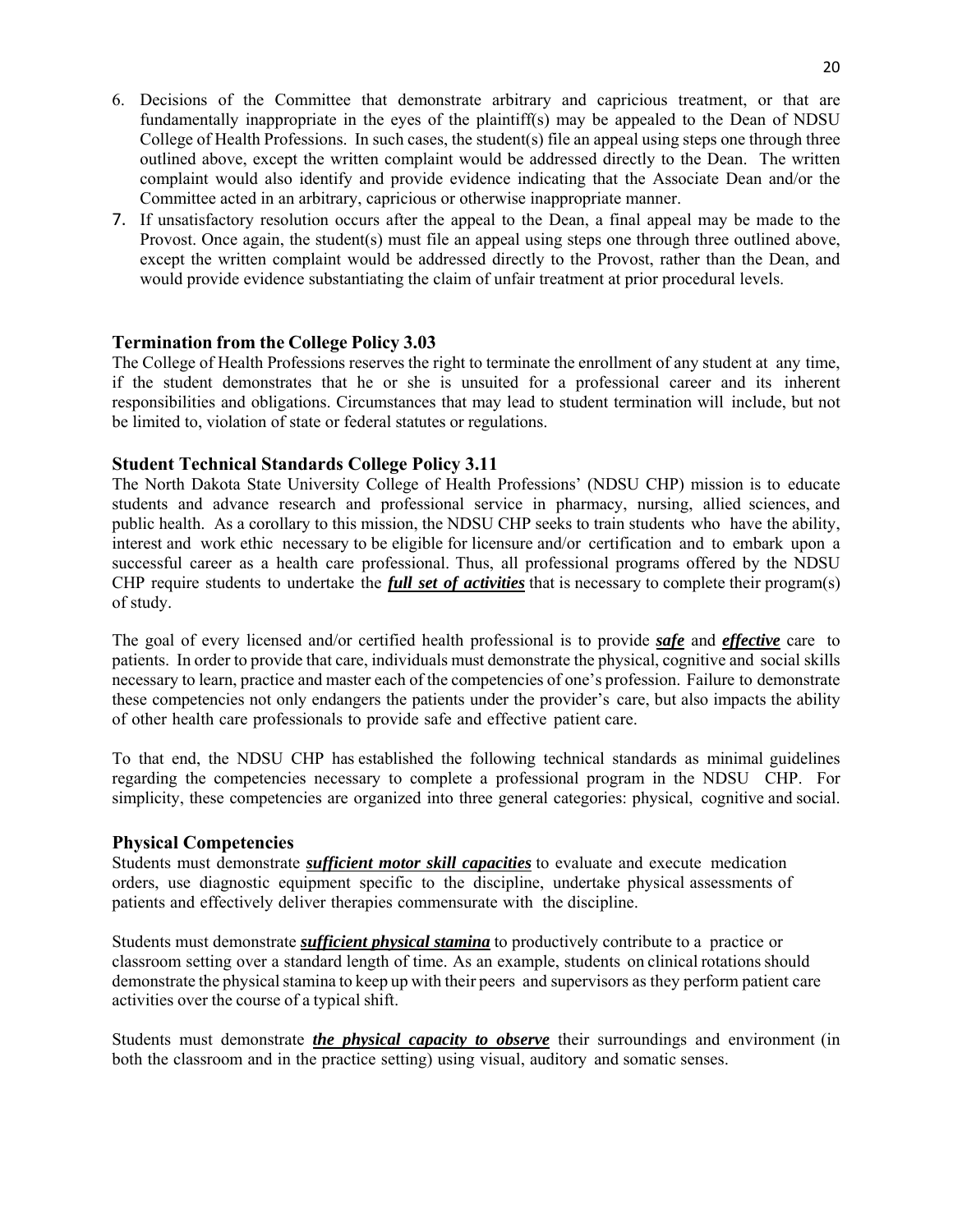#### **Cognitive Competencies**

Students must demonstrate the *innate* ability to collect, comprehend, and interpret information from their physical surroundings. That is, a student must demonstrate not only the physical ability to interact with a patient, a peer, a teacher or other environmental stimuli, but must also demonstrate the cognitive ability to process the interaction and develop an appropriate response. As a practical example, a health care professional must not only demonstrate the physical faculties to communicate with a patient, but also the mental capacity to understand the patient's needs and formulate an appropriate response.

Students must consistently demonstrate the ability to think analytically and critically. Students must be able to use these skills (both independently and as part of a team of professionals) to solve practical patient care problems. Students must be able to think critically and analytically in an efficient and timely manner, and under stressful conditions. It is important to stress that this competency is as much a function of *practice* as it is a function of innate cognitive ability (item 1).

Students must demonstrate the ability to adapt to new information, situations, problems and environments. Students must demonstrate the ability to incorporate those new stimuli into their decision making processes and *respond* in an appropriate fashion. As an example, students must demonstrate the ability to incorporate new concepts, patient care standards and past academic and/or work experience into their current and future patient care activities.

#### **Social Competencies**

Students must demonstrate the ability to *adhere to the regulatory and institutional constraints*  imposed by the discipline, most notably by the law and the licensing board of the discipline in question.

Students must demonstrate the *ability to act in an ethical and professional manner* commensurate with the standards of the discipline. It is important to note that, while laws and regulations are themselves ethical and moral guidelines, they are minimalist in nature. Acting in a truly ethical and professional manner may require holding oneself to stricter standards of behavior than what is required by regulatory and institutional constraints. It also requires a high degree of maturity and emotional stability.

Students must demonstrate the ability to observe, understand and *show compassion* for patients.

Students must demonstrate *effective interpersonal communication skills*, including verbal, non-verbal and written communication skills. Students must demonstrate sufficient fluency (verbally, non-verbally and written skills) in the native language where the instruction takes place.

Students must demonstrate *cultural sensitivity* and understand the ideologies, sociocultural and political characteristics which frame the lives and daily activities of their peers, co- workers and/or patients.

#### **Reasonable Accommodations under the Americans with Disabilities Act (ADA)**

The College strongly encourages any student who suspects that he or she may have a disability to contact the NDSU Office of Disability Services for guidance concerning the steps that are necessary to document and verify the nature and extent of the disability. Consistent with NDSU, state and Federal policies, students with documented evidence of disabilities have every right to request reasonable accommodations of instructors (defined in the broadest sense to include faculty, preceptors, administrators and supervisors), and instructors are required to accommodate reasonable requests. However, such requests are not reasonable if they disrupt, are detrimental to and/or endanger patients, students, co-workers and/or instructors. As such, students who, after reasonable accommodations are made, do not consistently demonstrate the competencies identified above are ineligible for admission or progression in the NDSU CHP' professional programs.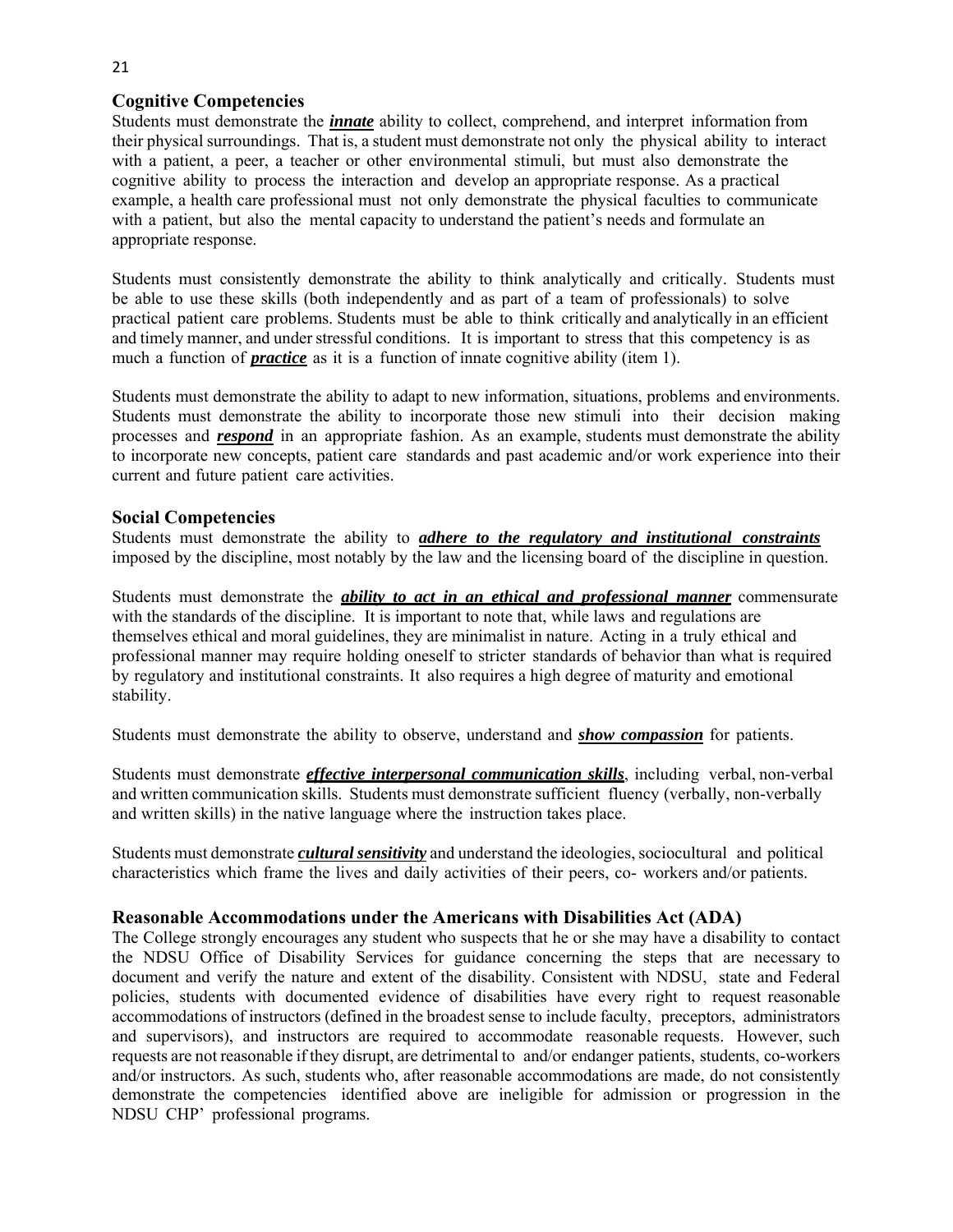#### **Additional Technical Standards**

Specific professional programs housed in the NDSU CHP (and the departments sponsoring those programs) may choose to add additional competencies not specifically identified in this policy. Successful demonstration (with or without reasonable accommodations) of program specific technical standards is also required for admission and progression within the specific professional program. Students should make every effort to obtain and understand these additional competencies from the academic administrator for that program (i.e., a chair and/or associate dean).

#### **Failing to Meet, Reporting and Adjudicating Technical Competencies**

Students who consistently fail to demonstrate the competencies identified above are ineligible for admission or progression in the NDSU CHP' professional programs. Students who are admitted to a professional program and who *realize* (either through their own efforts or as demonstrated by a licensing board, a preceptor or a faculty member in the student's program) that they do not (or no longer) *consistently* demonstrate the requisite technical competencies to be eligible for licensure have an ethical obligation to self-report that information to the CHP administration (i.e., the appropriate department chair, the Associate Dean for Nursing, the Senior Associate Dean, and/or the Associate Dean for Student Affairs and Faculty Development). Moreover, once realized (own awareness or as reported to them by a licensing board, faculty, or preceptor), a failure to selfreport a *consistent* lack of technical competencies represents a violation of the Student Conduct Policy (College Policy Manual, Policy 3.01). Once self-reporting occurs, these administrators will work with the student to identify reasonable accommodations. If reasonable accommodations are not available, these administrators will assist the student as he or she transitions out of the professional program. This transition will occur in a manner generally consistent with the timelines established in the Student Conduct Policy (College Policy Manual, Policy 3.01).

Revised: 12/3/2014 Approved: 10/21/2010 Housekeeping: 4/29/15 Source: Faculty Meeting Minutes

## *Allied Sciences Technical Standards*

In order to successfully fulfill the role of an allied sciences professional, a student must possess program-designated, minimal mental and physical requirements or request reasonable accommodations to meet these requirements. As a part of the internship application process, students may need to verify in writing that they possess these abilities.

## *Medical Laboratory Science Essential Functions*

Essential function requirements to participate in a medical laboratory science hospital program include a sound intellect, good motor skills, eye-hand coordination and dexterity, effective communication skills, visual acuity to perform macroscopic and microscopic analyses or read procedures and graphs, and behavioral skills such as organization, time management and good judgement, even in emergency situations.

For essential functions specific to each affiliated hospital program, please see your advisor.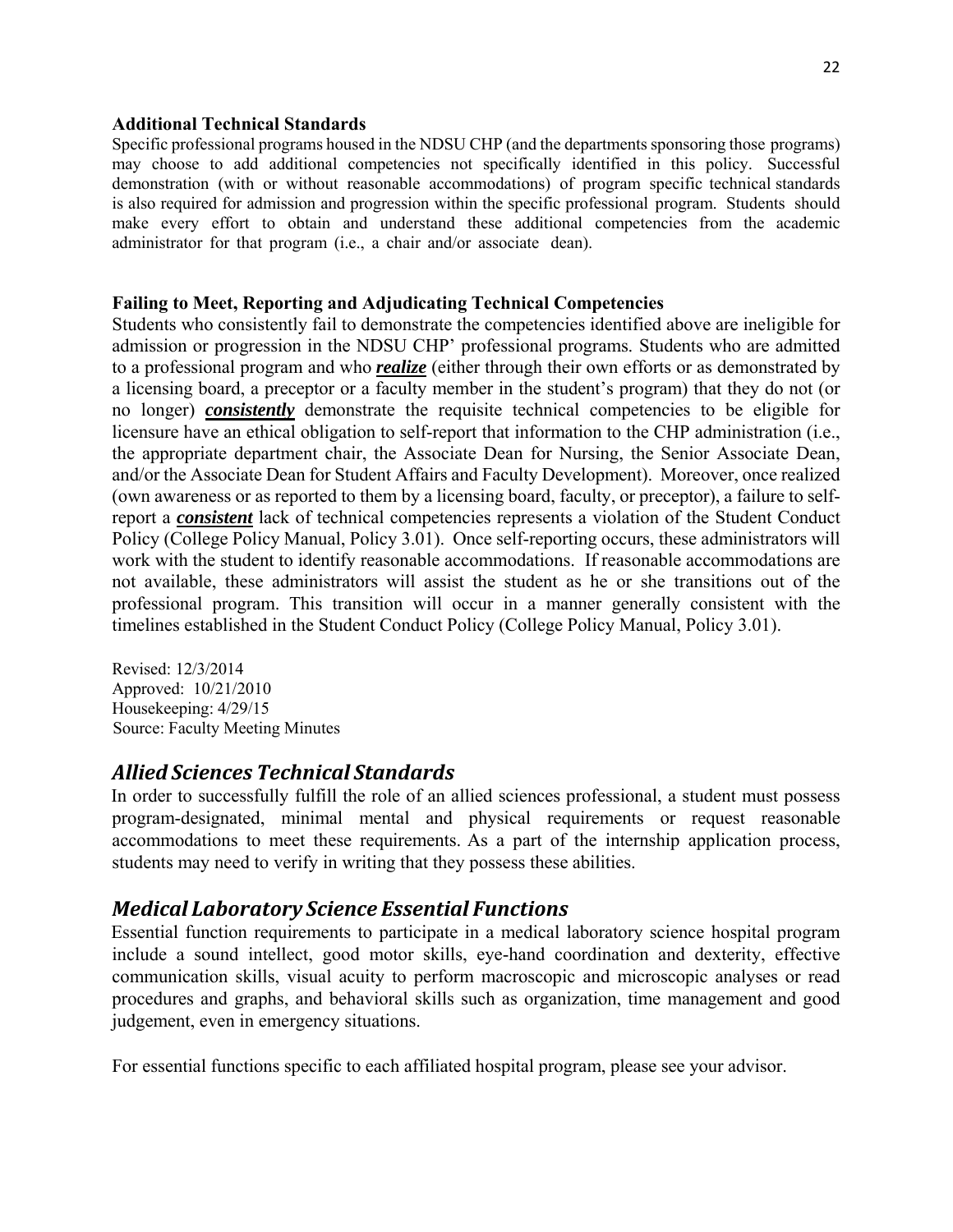#### 23

## *Radiologic Sciences Technical Standards*

Students admitted into affiliated radiologic sciences programs for an internship must possess program-designated technical standards, which include a sound intellect and emotional health to exercise good judgment even in emergency situations; visual and hearing acuity; physical abilities to lift and position patients; pull, push, and carry equipment; enter data; stand and walk for extended periods of time; and communicate effectively.

For technical standards specific to each affiliated hospital program, please see your advisor.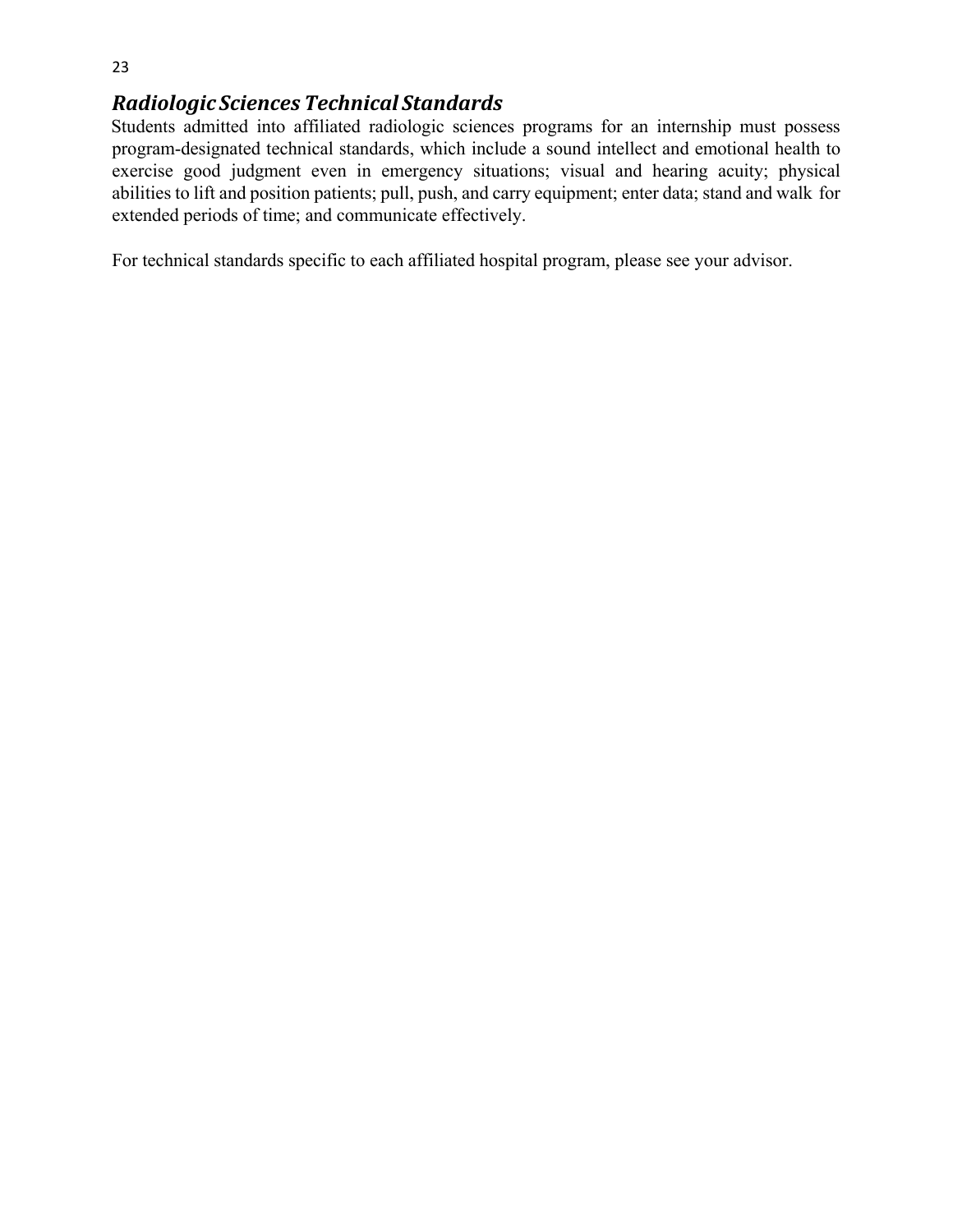## *Respiratory CareTechnical Standards*

Admission to the respiratory care internship at Sanford Medical Center Fargo requires that the student demonstrate proficiency in a variety of cognitive, psychomotor, and interpersonal skills. Applicants must review the following technical standards to determine their ability to perform and adhere to the standards and identify any areas where a request for accommodations may be necessary.

#### **Physical, motor, and tactile requirements**

- Stand and walk for extended periods of time
- Mobility and strength to assist in patient transfers and position changes
- Move (push and/or pull) and carry equipment for use in patient care areas
- Perform multiple motor tasks simultaneously
- Possess fine motor skills, manual dexterity and steady arm/hand movements (i.e., manipulating equipment, documentation, collecting blood specimen, etc.)
- Possess tactile ability sufficient to assess patient (i.e., palpate pulse, distinguish temperature differences, firmness, etc.)

#### **Visual acuity requirements**

- Monitor and assess patients and equipment function
- Read written and printed words, fine print, digital displays, gauges, etc.
- Differentiate colors and shades

#### **Speaking and hearing requirements**

- Communicate effectively with patients and personnel, both face-to-face and via phone
- Hear and understand patients, visitors, and personnel
- Hear audible alarms and instrument alert signals
- Detect and differentiate patient breath sounds, heart tones, etc.

#### **Interactive Requirements**

- Follow written and oral instructions
- Comply with institutional dress code, including specific dress requirements of unique patient care units (i.e. surgical attire in the operating room, short sleeves in the NICU, etc.)
- Comply with infection prevention strategies, including hand hygiene, personal protective equipment (PPE), isolation procedures, etc.
- Exhibit empathy, compassion, integrity, and concern for patients, visitors, and personnel
- Accept constructive criticism and implement suggestions to improve performance
- Maintain patient confidentiality, honesty, and ethical standards
- Manage time, organize workload, and meet deadlines
- Exercise good judgment in responding to emergency situations
- Function effectively in high stress environments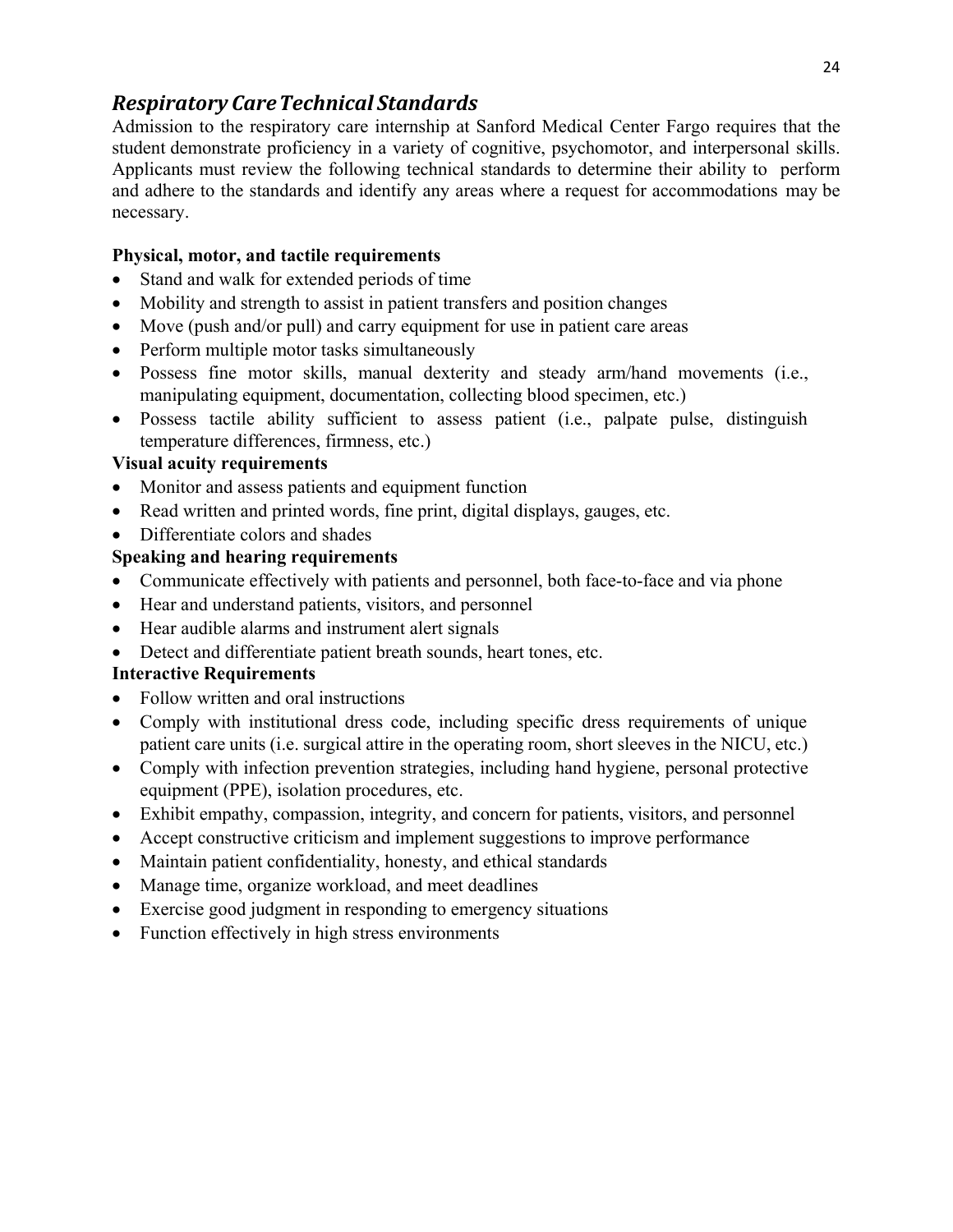## *RegistrationProcedures*

Prior to the start of classes each semester, students must register for courses via Campus Connection; see *www.ndsu.edu* >Online Services>Campus Connection.

Students are encouraged to register as early as possible during their assigned registration time for the next semester. Early registration for the next semester is usually scheduled at the midpoint of the current semester. Students are expected to make an appointment with their advisor to select courses.

#### **Registration by Class Permit**

Select courses taken by allied sciences students - MLS 200, RS 200, RC 200, MLS 435 - are "by permit only" to ensure that allied sciences students who need these required courses are able to complete them on schedule. Permits will be issued by the department according to this schedule: 1) declared majors, in good academic standing, who are applying for an internship concurrently with permit class enrollment; 2) declared majors, in good academic standing, who must avoid a course conflict in a future semester; 3) declared majors of at least sophomore status in good academic standing, who have a degree plan on file identifying their internship application semester and have had an allied sciences academic advising appointment within the academic year; 4) non-allied sciences majors, in good academic standing, following an academic advising appointment in the department of allied sciences.

Students requesting a permit, who are on College or University academic probation or suspension, will be placed on a wait list within the department. Following review of the most recently completed semester, and upon proof of satisfactory academic progress, permits will be issued as space allows.

When issued an electronic permit, the student may register via Campus Connection as they would for any other course during the online registration period. Beyond the online registration period, paper permits will be issued and students will complete course registration in person at One Stop.

In addition, enrollment in MLS 496, RC 496, and RS 496 courses is limited to students who have been accepted into their professional-level internship.

## *Job Shadows*

"Shadowing" is a job observation in your profession of interest. Completing a job shadow can help you better understand the daily work of professionals in your career interest area. The opportunity to see first-hand the environment in which you may someday work can help you to determine if it is a good match for your interests, skills, and values. Job shadowing can also allow you an opportunity to ask specific questions about the career field and to interact with current professionals and interns. Currently enrolled NDSU students may be eligible to complete a job shadow in select affiliated hospitals. Please visit with an Allied Sciences staff member to determine if this experience is right for you. Keep in mind that when you job shadow you will be entering a functioning health care facility in which patient care is the top priority. Space is available on a limited basis and documentation may be needed in advance of shadowing, therefore it is important to plan ahead.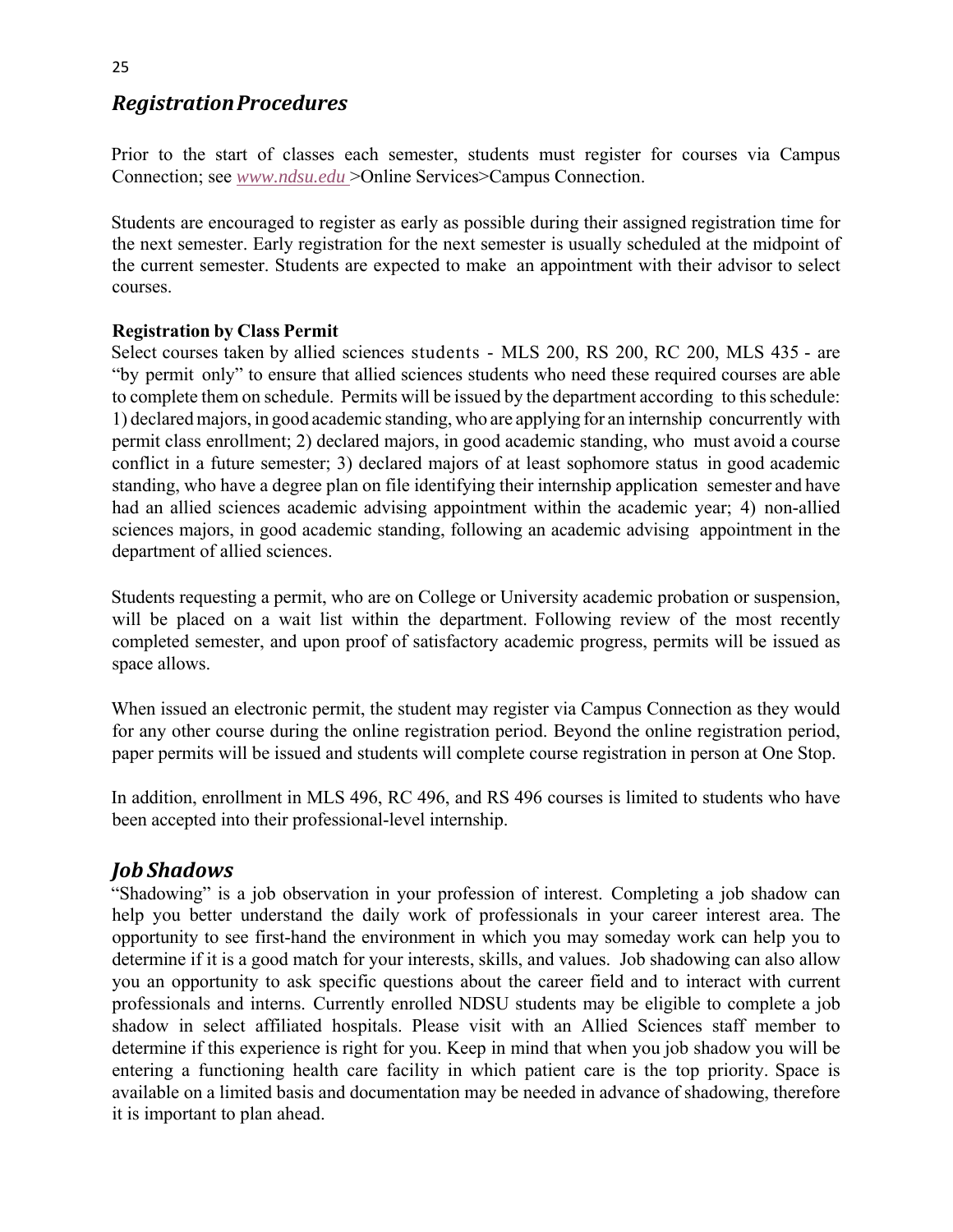## *Professional Program/Internship in the Allied Sciences Overview*

An allied sciences internship (MLS-RC-RS 496) is a rigorous, full-time class, laboratory and clinical experience during which the student will learn the theory and clinical competencies of a professional in their related discipline. Pre-requisite courses taken on campus during the preprofessional portion of the student's major provide a foundation upon which to build professional knowledge, skills and behaviors. Therefore, most internship programs require that students have successfully completed all courses on campus prior to beginning the internship. No NDSU courses may be taken along with the internship without prior approval from the hospital program director and Department of Allied Sciences director.

NDSU maintains affiliation agreements with hospital-based schools of medical laboratory science, respiratory care, radiologic technology/radiography and sonography to which declared allied sciences majors may apply for an internship. A current list of affiliates for each major is available from your allied sciences academic advisor. Admission to the internship occurs annually, is selective, and requires separate applications be made to each affiliated hospital program; see "Internship Application and Admission". Department staff will assist allied sciences majors to complete application requirements.

The internship is required for each allied sciences major and degree. The student's major and degree is not complete without the internship credits. The internship is not paid. A student intern will register for MLS, RC, or RS 496 each semester of the internship, and pay tuition and student fees to earn NDSU credit. NDSU's agreements with affiliated hospital internship programs state that NDSU will pay the hospital program up to 85% of tuition paid by the student to NDSU to be applied to the hospital program's tuition. NDSU retains the remainder for administrative purposes. Should the hospital's internship program tuition be greater than the amount paid by NDSU, students are responsible to pay the difference directly to the hospital. Internships are excluded from tuition discounts that reduce tuition below the ND resident rate. In addition to NDSU tuition and fees, students are responsible to pay hospital program fees, housing, meals, travel, and other costs related to internship participation, including uniforms, supplies, immunizations, and textbooks. Please see the professional program academic advisor for an estimate of fees and costs associated with internship participation. Students who are eligible to receive financial aid may continue to do so during the internship.

The internship schedule does not necessarily follow the NDSU academic calendar or schedule and includes summer sessions. Clinical rotations may include day, evening, night, and weekend shifts. Given the demands of the internship, it may be more difficult to maintain the kind or level of outside employment that a student had prior to the internship.

Students should plan to meet with their allied sciences academic advisor for more information re: internship sites and admission criteria at least one year prior to anticipated internship application.

## *Internship Application and Admission*

Allied sciences students who meet eligibility requirements (see "Applicant Eligibility") must apply and be formally accepted by the Admissions Committee of the affiliated hospital-based program before they may begin internship/professional courses. The university does not grant admission to an internship. Admission to an internship requires a supplemental application and supporting documents. The department will direct you to the on-line applications and assist you to complete your application/s.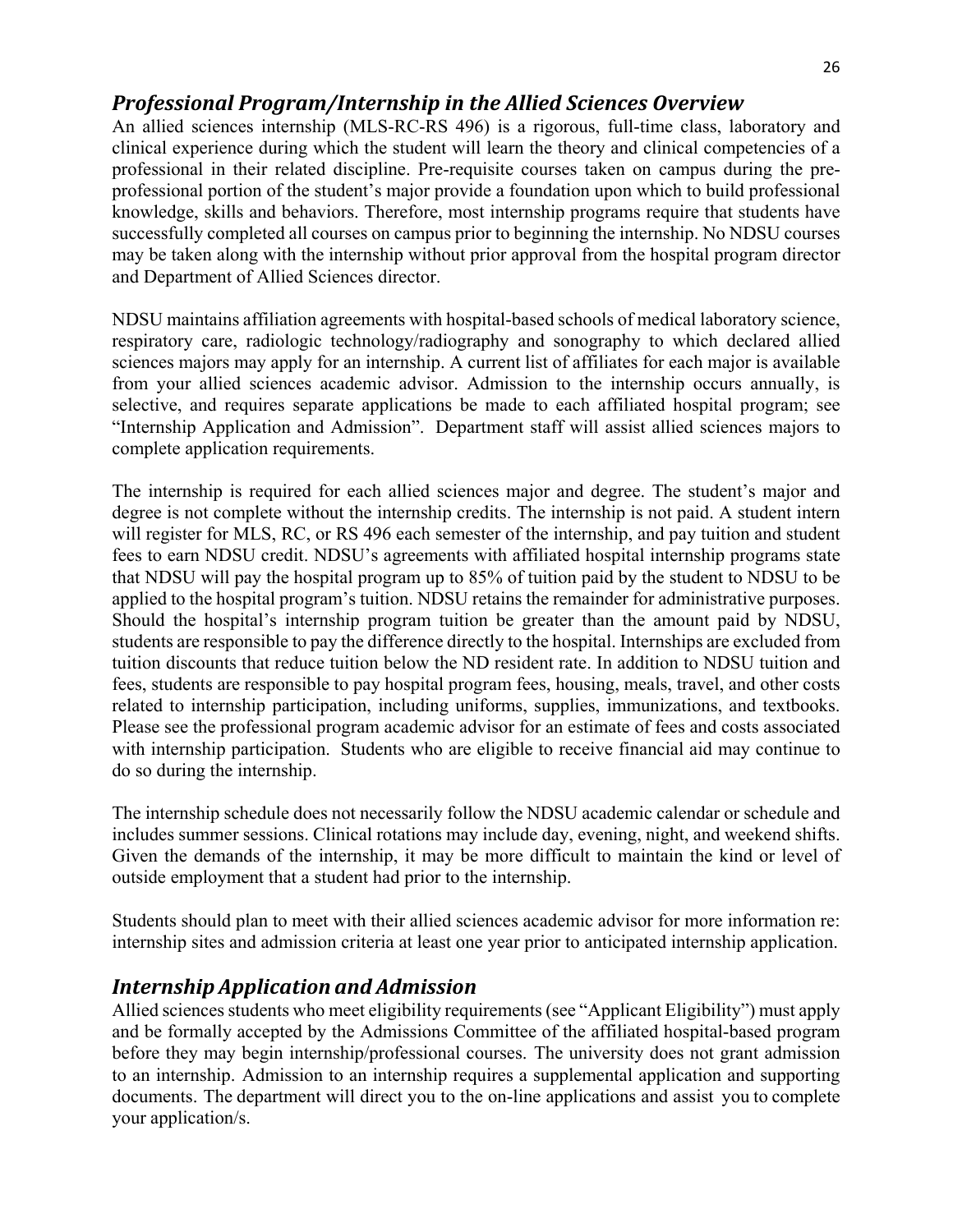Typically, a completed application packet will consist of the application, an essay, references, official copies of college transcripts, and an application fee, which may range from \$25-\$50. Depending on the affiliated hospital program, additional documents, i.e. resume, ACT scores, and high school transcripts, may be required. Applications with materials missing by the designated deadlines will not be considered for admission. The department will provide information about deadlines and specific admission criteria for the various affiliates and discuss with you other helpful means to create a competitive applicant profile.

Completed applications will be reviewed by the hospital program's Admissions Committee. If granted an interview, the student will travel to the internship site at their expense. Interviews may consist of oral and written questions. Interviews may be conducted one-on-one or by a panel of internship representatives. Practice interviews are highly recommended and may be arranged through your advisor and the NDSU Career Center to help you prepare.

Applicants are notified of their acceptance as rapidly as admission decisions are made; however, timelines for notification of acceptance into the program will be determined by the internship program admissions committee. The size of each entering internship class is limited by the availability of the resources of the internship program and the capacity of the clinical facilities to ensure a quality learning experience for each student.

Application for internships for each major occurs annually:

- Medical Laboratory Science early fall
- Radiologic Sciences late fall
- Respiratory Care March 1

Being an allied sciences major at NDSU does not guarantee acceptance into the internship. Applicants who are offered a position in the internship program are required to submit a nonrefundable deposit fee to the hospital program to assure a place in the class. More information will be included in the letter of acceptance from the hospital program. An additional fee for a background check may be requested at this time by the hospital. **Acceptance into the internship program is conditional based on successful completion of remaining prerequisite courses on campus, a satisfactory background, and receipt of the deposit and hospital-specific documents by the deadline.**

#### **Applicant Eligibility**

Students eligible to apply for internships within affiliated hospital programs will have met the following requirements:

- declared pre-professional MLS, RC, or RS major appropriate to internship of interest
- completed all pre-requisite coursework by the start of the internship, including resident credits at NDSU for transfer students
- achieved the minimum GPA required by the internship program
- $\bullet$  earned a minimum grade of 'C' in all courses used to fulfill major and degree requirements
- met the minimal mental and physical requirements specified by the hospital program
- supplied completed application, references, official transcripts, and other supporting documents as directed
- complied with criminal background and student conduct requirements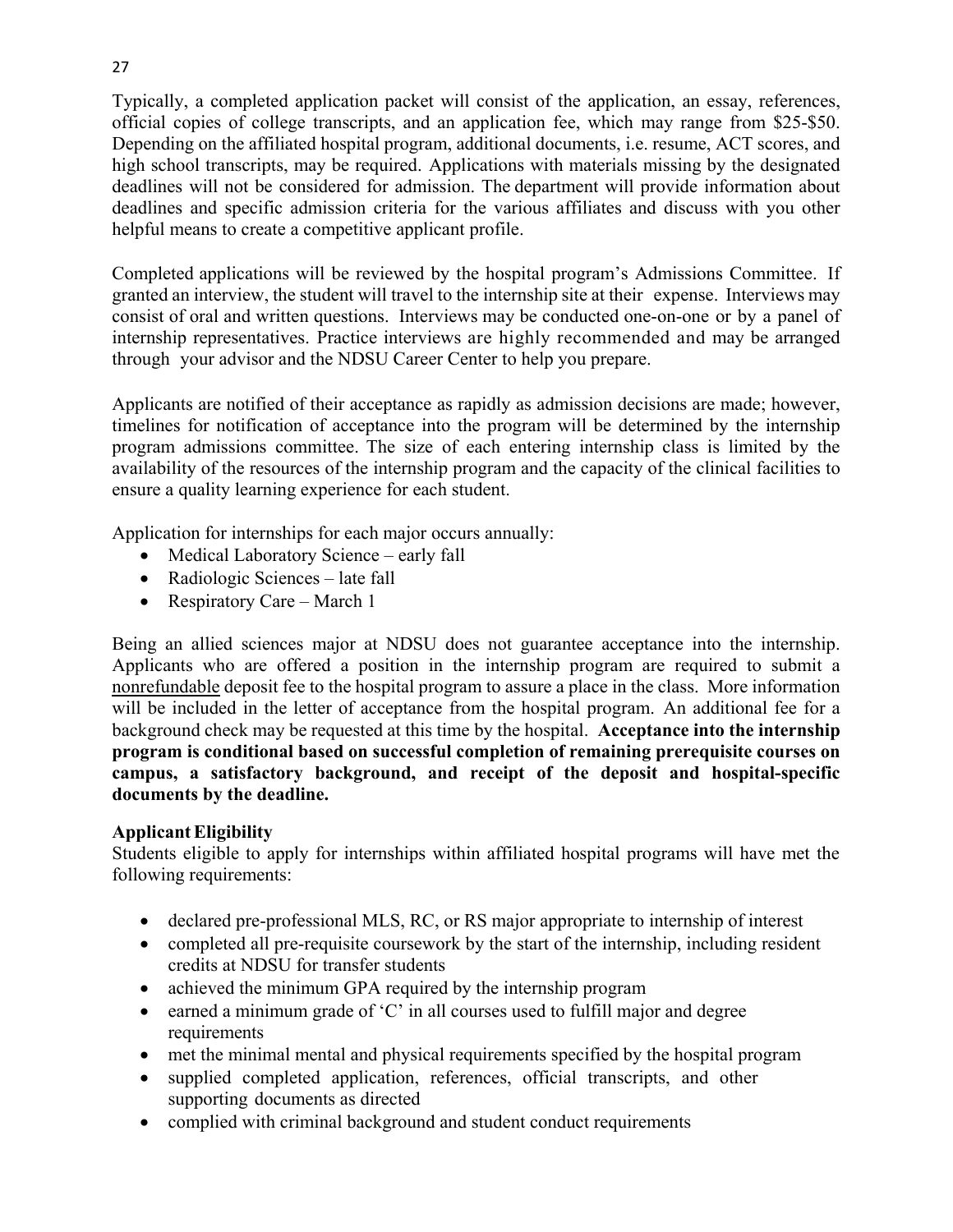A 'competitive' candidate will exceed the minimum requirements for eligibility. In general, selection of interns is based on academic performance, courses completed, satisfactory background, related experience, references, and a personal interview at the clinical site. ACT scores and high school course grades may also be considered. Transcript evaluations prepared by the Department of Allied Sciences will verify satisfactory completion of requirements for entrance into an internship.

**Respiratory Care** applicants must achieve a minimum cumulative and core course GPA of at least 2.50 at the time of application. Core courses are: human anatomy and physiology and labs, general chemistry and labs, organic and biochemistry, microbiology and lab, physics, medical terminology, and college algebra. Pre-requisite courses include the core courses listed above plus RC 200-Introduction to Respiratory Care, general psychology, microcomputer packages, and introductory statistics. The number of attempts of core courses will be limited to two. Students may apply for the RC internship a maximum of two times.

**Sonography** applicants must achieve a minimum cumulative and core course GPA of at least 3.00 at the time of application. Core courses are: human anatomy and physiology and labs, college physics and labs, medical terminology, statistics, and psychology. The number of attempts of core courses will be limited to two. Students may apply for the sonography program a maximum of two times.

#### **Reapplication**

A student who has applied to the professional internship program but is not accepted, fails to complete the pre-admission procedures, fails to enroll after being accepted, or fails to complete required pre-professional courses may reapply for admission to the professional program in subsequent years. Students not accepted into an internship after completing the application procedures are encouraged to meet with their advisor to discuss ways to improve their candidacy before reapplying. All academic and admission requirements in force at the time of his/her reapplication must be met. Students may apply for the Respiratory Care and Sonography professional program internships a maximum of two times.

## *InternshipRegulations*

Students should be aware of and adhere to the following regulations, if accepted into the internship:

- 1. The student will honor their commitment and immediately notify the Program Director should he/she not be able to participate in the internship.
- 2. The student will register for internship credit at NDSU and pay associated tuition/fees to NDSU. In addition to NDSU costs, affiliated hospital programs may assess other program related fees which the student will pay directly to the hospital. Internships include summer sessions. This must be considered when arranging financial aid.
- 3. Internships are excluded from tuition discounts that reduce tuition below the ND resident rate.
- 4. NDSU allied sciences affiliation agreements state that NDSU will reimburse the hospital program up to 85% of tuition paid by the student to NDSU and retain the remainder for administrative purposes. Should the hospital program's tuition be greater than the amount paid by NDSU, students are responsible to pay the difference directly to the hospital. Students who qualify to receive financial aid through NDSU may continue to do so during the internship.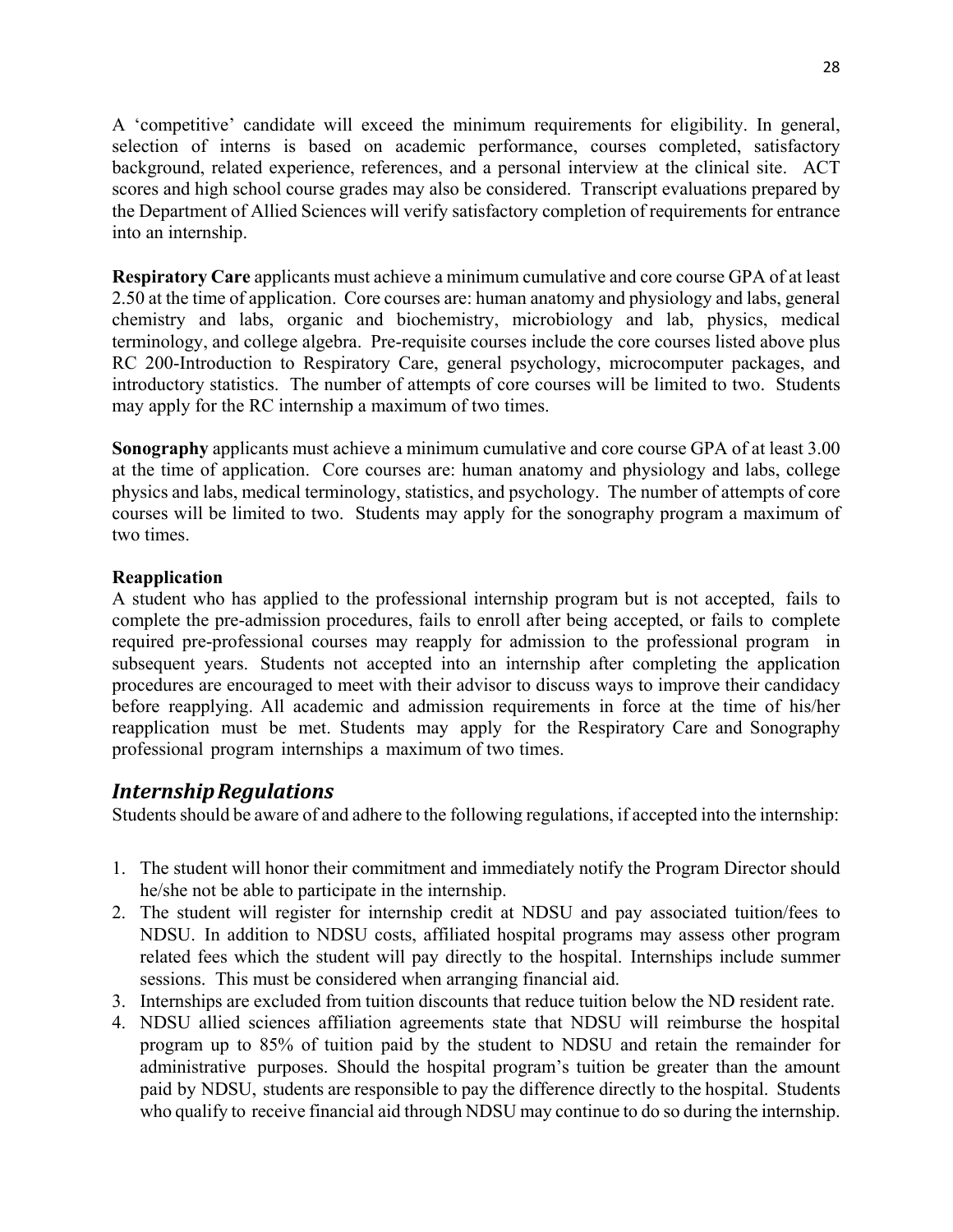- 5. The student is responsible for any additional costs associated with participation in the internship program, such as, but not limited to, a background check, travel, meals, lodging, texts, uniforms, and supplies, or any other additional program fees.
- 6. The student will be required to comply with health status requirements established by the hospital's policies. These requirements may include providing evidence of immunity to measles, mumps and rubella, varicella (chicken pox), tetanus-diphtheria-pertussis, a current negative tuberculosis skin/blood test, receipt or declination of the Hepatitis B vaccination series, a drug screen, and annual influenza immunization, all at the student's expense. A physical exam may also be required.
- 7. The student will be required to have his/her own professional liability insurance (provided by NDSU) and personal health insurance for the duration of the internship.
- 8. The student will respect and function according to the hospital program's policies, including confidentiality, privacy, and safe work practices and collaborate with designated preceptors re: coordination of his/her schedule and supervision of the educational and clinical experience. In addition, the student will be subject to the rules, regulations, and policies of the College including ethical and professional conduct.
- 9. No NDSU courses may be taken along with internship courses without prior permission from the department and hospital program director.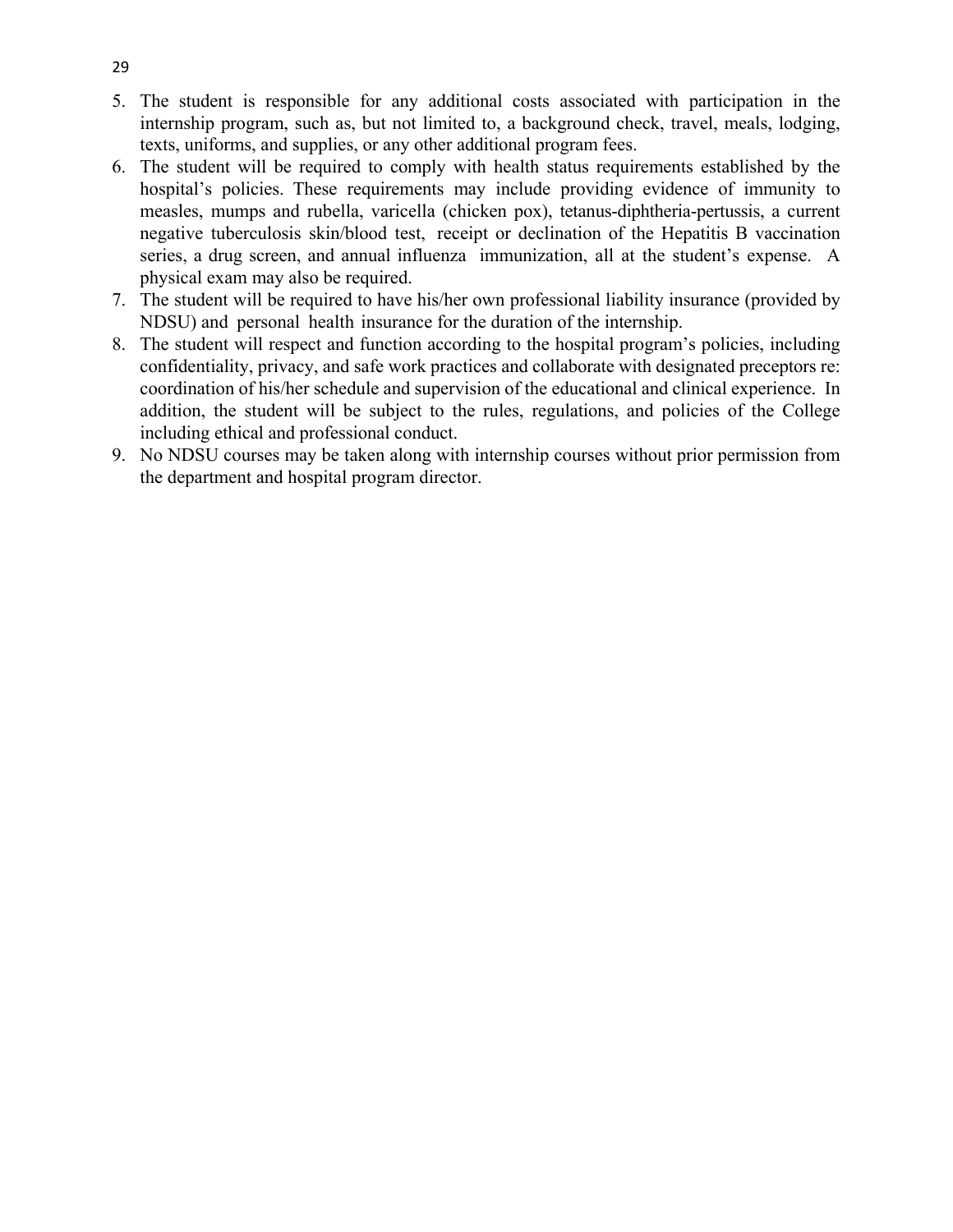*FAQs*

The following is a series of informal responses to questions frequently asked about rules and procedures at NDSU within the College and department. For further information, please refer to the current NDSU Bulletin (*https://bulletin.ndsu.edu*/).

*What is a "Special Elective"?* Special elective courses are required within the Respiratory Care and Radiologic Sciences curriculum. They are 300-400 level sociology and communication courses that 1) further a student's professional development by expanding upon subject matter included in the professional curriculum, or 2) address subject matter not included in the professional curriculum but relevant to the health care profession. Special Electives for the 2018- 2019 academic year include:

| <b>Sociology Options:</b>     | <b>Communication Options:</b>                   |
|-------------------------------|-------------------------------------------------|
| Soc 426 Sociology of Medicine | Comm 308 Business/Professional Speaking         |
| Soc 440 Sociology of Aging    | Comm 315 Small Group Communication              |
| Soc 441 Death and Dying       | Comm 380 Health Communication I                 |
|                               | Comm 381 Patient/Provider Communication         |
|                               | Comm 383 Organizational Communication           |
|                               | 400 Interprof Healthcare Practice<br><b>CHP</b> |

*How is the Allied Sciences internship graded?* For programs with multiple affiliations, an NDSU grade of "Pass" is awarded for successful completion of each term of the internship. Specific letter grades are assigned by the hospital program and are not included in the calculation of NDSU's grade-point average. Grades assigned by the hospital program are recorded on the hospital program's official transcript.

*What is the "internship"?* The internship is the professional level of the program. During this portion of your program, you will participate in class, lab, and clinical experiences onsite in an affiliated hospital program to learn the theory behind and practice the competencies expected of a graduate in your discipline.

*When can I apply for an allied sciences internship?* Pre-professional allied sciences students who are enrolled at NDSU and meet the following admission requirements may be eligible to apply to affiliated hospital programs:

- Declared pre-professional MLS, RC, or RS major, as appropriate to internship of interest;
- Plan of study on file with the Department of Allied Sciences that verifies the student's ability to complete internship prerequisite courses on campus by start of the internship, including resident credits at NDSU for transfer students;
- Earned a minimum grade point average (GPA) of 2.50-3.00 as required by the hospital program by the internship application deadline. GPA requirements vary by hospital program;
- Earned a C or better in all courses to be used to fulfill major and degree requirements;
- Meet the program-designated technical standards/essential functions (mental and physical requirements) or request reasonable accommodations to meet these standards;
- Comply with criminal background and student conduct requirements.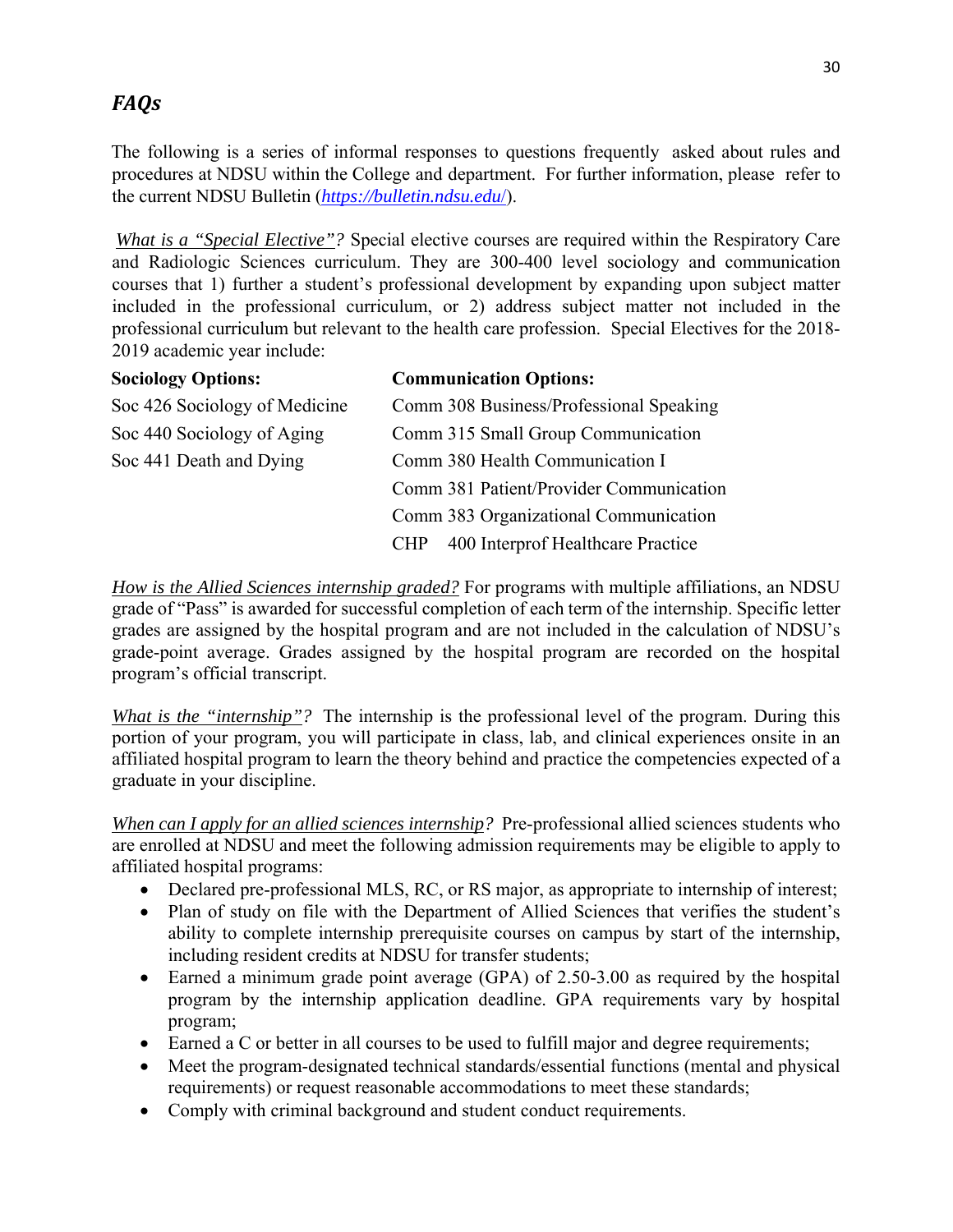Your advisor will assist you to develop a competitive profile of in- and out-of-class experiences for serious consideration as an applicant.

*How difficult is it to get into an internship?* Selection of interns is competitive and is typically based on academic performance, courses completed, related experience, references, and a personal interview conducted at the internship site. In addition, compliance with criminal background and conduct standards is required. The three-year average (2016-2018) for Allied Sciences internship placement is approximately 87%.

An MLS or RS student's chance of being accepted into an internship will increase if they apply to more than one program, possibly necessitating relocation from the Fargo-Moorhead area. Though a minimum GPA requirement may be established by the internship program, competitive GPAs are historically 3.00 and higher. Related work and/or volunteer experience has become increasingly common and valuable as part of the accepted student's profile. Meet with your advisor for assistance to be as prepared as possible for the internship selection process.

*Can I take NDSU classes while I am in the internship?* You will be registered for the NDSU class MLS, RC, or RS 496 for each semester of the internship. Besides the internship class, most hospital programs require that students complete all courses on campus prior to beginning the internship. No NDSU courses may be taken during the internship without prior approval from the Department of Allied Sciences director and hospital program director.

*Is the internship paid?* The internship is not paid. You earn academic credit for the internship, so will continue to register for credit and pay NDSU tuition and fees. Your degree will not be complete without these credits.

*What is the internship schedule?* The internship schedule of class, lab and clinical varies among hospital programs. Some programs might have half of the day spent in class and the other half in clinical. Others have a full day of clinical on some days of the week and full class days on the others. RC, and a couple of the RS and MLS programs, have class blocks followed by clinical blocks.

*Will I get any help with internship application?* The allied sciences department staff will guide and assist you throughout the application process. They will explain the process, assist students to submit the proper materials, and coordinate interviews at hospitals. This is an important milestone in the allied sciences education, so they will be there to support you along the way.

*What if I don't get an internship the first time I apply?* If not accepted, hospital programs give feedback to the department that will be shared with you during an advising appointment. This information is very helpful to assist you in creating an action plan to become a better candidate should you choose to reapply. The acceptance rate for repeat applicants who have improved their qualifications is excellent.

*Could I do the internship in any hospital?* NDSU has contracts with hospital-based programs that offer internships for allied sciences students. Each hospital program is within a teaching hospital that employs specialized teaching staff and provides the classroom, lab facilities, and clinical resources to teach students the theory and competencies needed to graduate and enter the profession.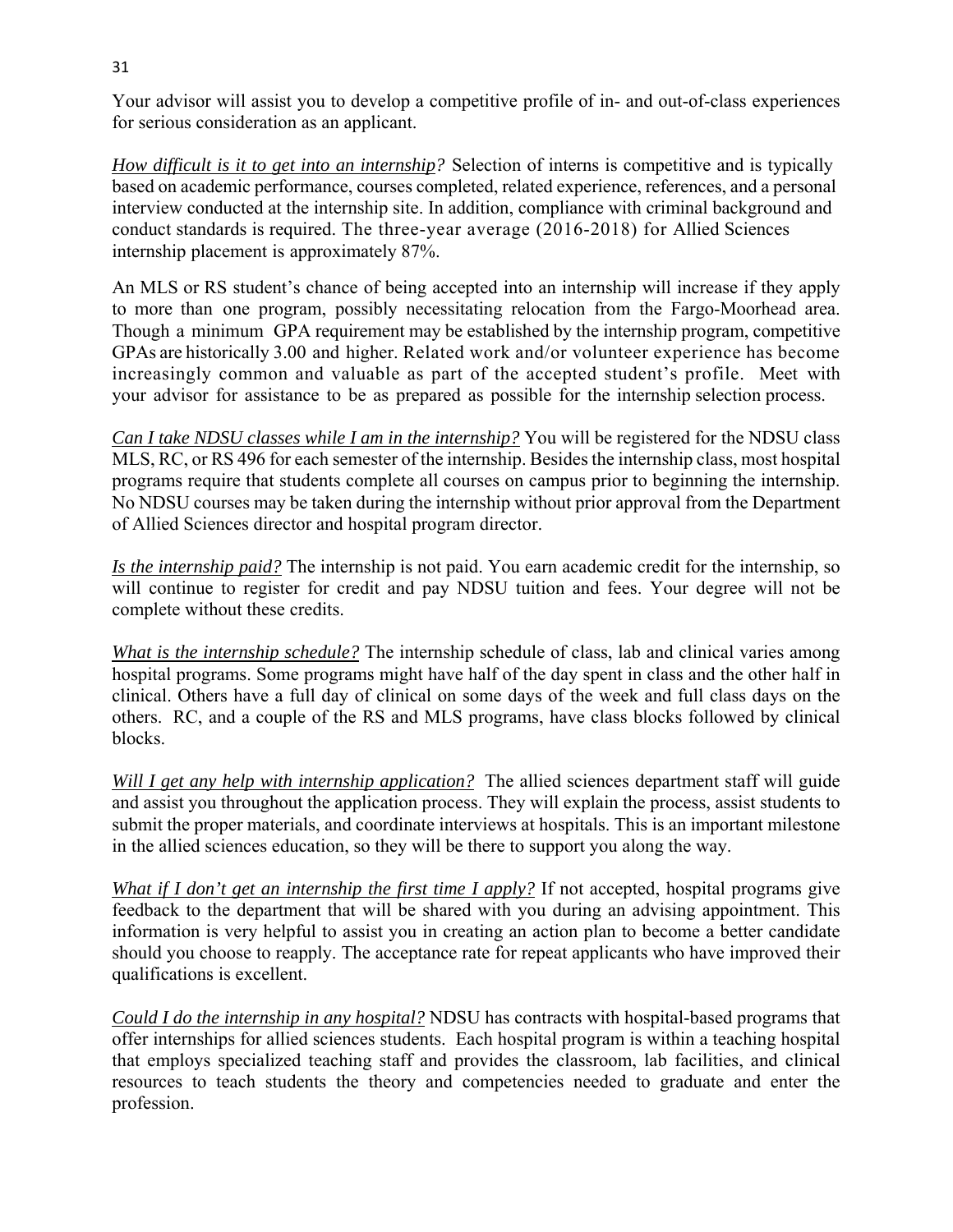*Can I work during the internship?* Many students do have part-time jobs as an intern. However, given the demands of the internship, it may be difficult to maintain the kind or level of outside employment you may have had before the internship. If a student chooses to hold part-time employment, it cannot interfere with class and clinical attendance and/or responsibilities.

*Who do I contact in the department when I have questions or concerns?* We recommend first contacting your academic advisor, who can assist you in identifying the correct resource(s) and contact(s).

*How do I contact College administrators?* The Dean of the College of Health Professions is Dr. Charles Peterson. He is eager to meet students and is deeply concerned about the kind of education they receive, as well as problems facing students at NDSU. To set up an appointment with him, contact his assistant at 701-231-5383. The Dean's Office is the Administrative Office, Sudro Hall 123.

Dr. Daniel Friesner, Associate Dean for Student Affairs & Faculty Development, handles student affairs within the College of Health Professions. He is concerned about students and can, in addition to your academic advisor, assist with personal, career, and admissions issues. To schedule an appointment with him, contact his assistant at 701-231-7601, Sudro Hall 123.

Dr. Cynthia Naughton, Senior Associate Dean, oversees curriculum and assessment activities within the College of Health Professions. She is concerned about students and can, in addition to your academic advisor, assist with academic and career issues. To schedule an appointment with her, contact her assistant at 701-231-9489, Sudro Hall 123.

The Director of Allied Sciences is Polly Olson, 701-231-8133, Sudro Hall 222C. Other department chairs include: Dr. Marketa Marvanova, Chair of Pharmacy Practice, 7 0 1 - 231- 8079, Sudro Hall 118A1; Dr. Jagdish Singh, Chair of Pharmaceutical Sciences, 701-231-7661, Sudro Hall 136; and Dr. Carla Gross, Associate Dean and Chair of Nursing, 701-231-7772, SGC 113D.

## *You are encouraged to consult and become acquainted with your advisor and professors as well as the department head in your major area.*

## *Where to go for help*

Many decisions a student makes and actions they take impact progress in courses, their major and degree, so we highly recommend that when a student requires assistance, they begin by contacting their academic advisor. An academic advisor can assist the student to:

- Identify and use university resources. Guidance can range from how to check on a course grade to adding a minor, finding class tutors, getting involved on campus, or initial planning for a study abroad;
- Make informed decisions regarding academic and career plans;
- Create an individualized plan of study to complete degree and major requirements, including experiences outside of the classroom;
- Utilize sources of accurate information about university and college policies and requirements;